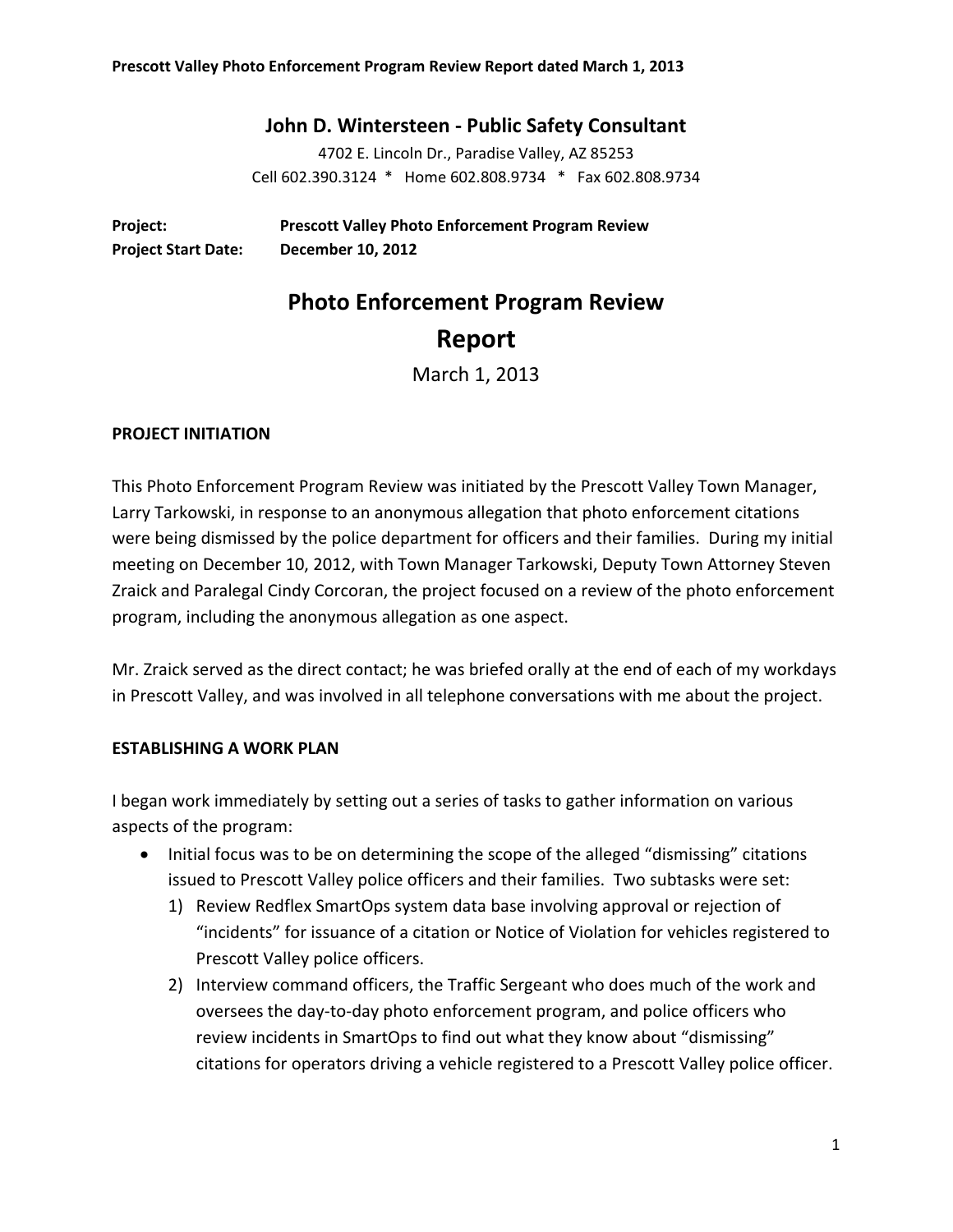- Review documents provided to me by Ms. Corcoran including:
	- o The Prescott Valley PD photo enforcement order issued by the previous Chief of Police Chief, Jim Maxon, Special Order # PE 10‐01, effective date 10/15/10.
	- o A draft of a proposed change to the Police General Orders: Special Order 12‐13, Department General Order, Volume 4, Section 340.10 titled Photo Enforcement Internal Review.
	- o An example photo enforcement order from the Gurnee Police Department effective 11 June 2009 that had been obtained to look at topics and procedures in use elsewhere.
	- o Program Guidelines for the Town of Prescott Valley jointly adopted by the Town and Redflex in early March 2010. This document provides the overview and details for the operation of the processes used, and is periodically updated to show changes in Arizona law as well as mutually agreed upon process changes.
- Interview key officials involved in the broad photo enforcement program, from the Chief to officers who review "incidents" in SmartOps; Ms. Corcoran and Mr. Zraick in the Town Attorney's Office; and Prescott Valley Municipal Court Judge Keith Carson. The purpose of this task was to elicit the facts on the day‐to‐day functioning of the photo enforcement program in order to identify problems and areas where improvement might be recommended.
- Write a report covering the Prescott Valley photo enforcement program, with findings and recommendations for improvements if any.

# **I. GENERAL FINDINGS**

The Prescott Valley Photo Enforcement Program is operated in a fair, transparent manner that effectively increases traffic safety within the municipality, with minor areas for improvement. Everyone I interviewed in the Police Department, Town Attorney's Office and Municipal Court was fully committed to a fair, effective, efficient system that would continue to hold the confidence of Prescott Valley staff, Mayor and Town Council, and community at large. Everyone interviewed was exceptionally open on every aspect of the program – no defensiveness was noted in any interview.

In my review of the Prescott Valley photo enforcement program, I found only three issues to be more significant, and thus the recommendations are more important:

 Lack of comprehensive guidance for officers involved in photo enforcement when processing incidents involving vehicles registered to police employees. Practices that represent a real or perceived conflict of interest had become accepted; the initial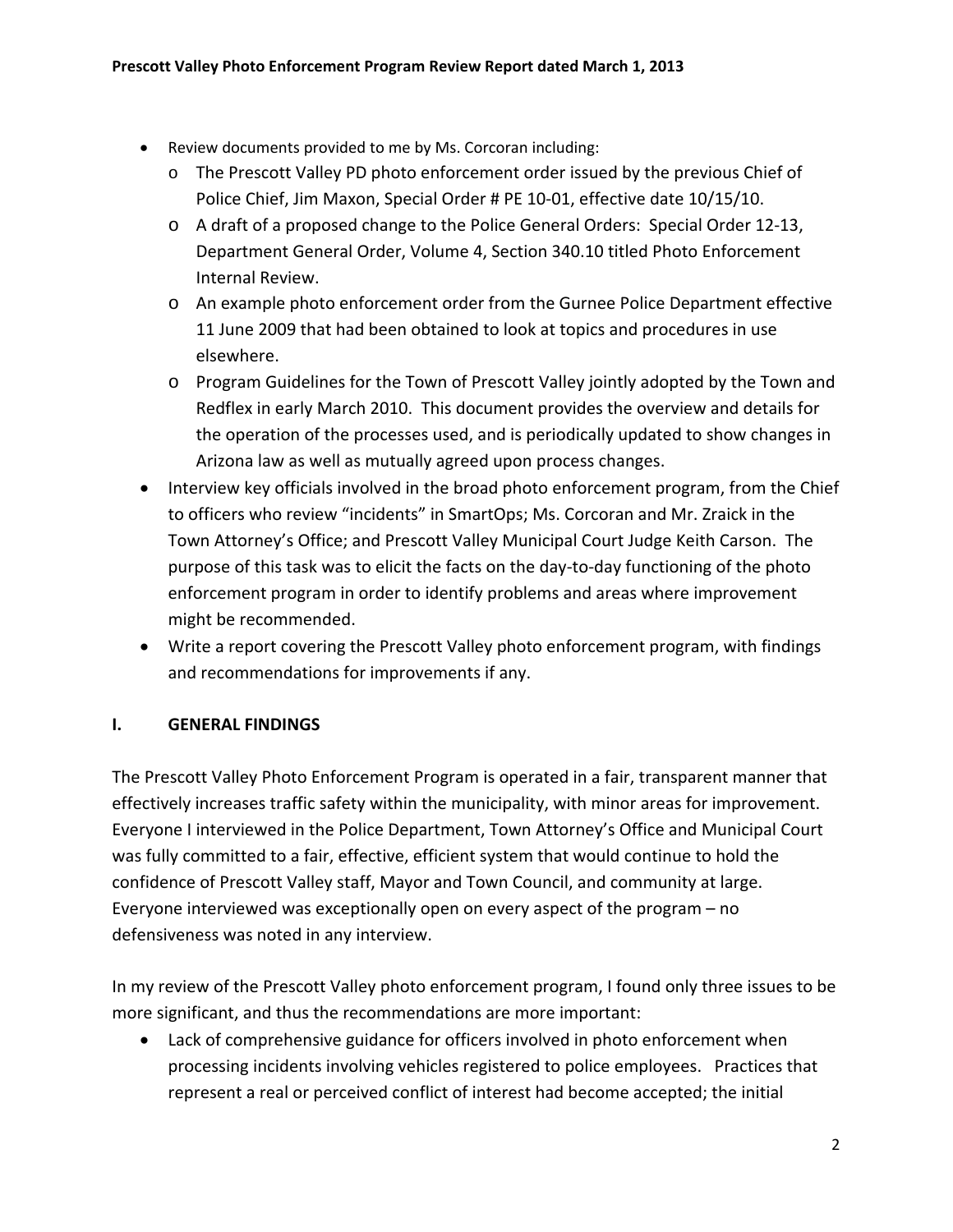response to this problem, an oral directive by the Chief, had effectively ended this practice by requiring the incident be referred to appropriate level within the chain of command.

- Lack of clear criteria for Police Department recommendations to dismiss citations issued by mail and filed electronically with the court, so that cases most appropriately decided by the Judge do in fact come to him as individual cases in open court or in batch filings of Motions for Dismissal.
- Non-collection of the \$26 process service fee, when officers electronically request dismissal of a citation that has been process served.

There are several other, less significant issues, for which recommendations are made that improve the efficiency of the Prescott Valley Photo Enforcement Program, or for which internal policy discussions would be fruitful.

# **II. TERMINOLOGY USED**

For the purposes of this report, the following terminology is used throughout without describing each time the meaning of the word:

- "Incident" refers to the detection of a violation by a photo enforcement system, either a fixed system at an intersection that detects both red light and speed violations, or a van that detects speed violations. An incident may or not result in issuance of a citation, or multiple citations, or a Notice of Violation. Incident in this context is a synonym for the term "capture" which relates to the recording of photographic images of a violation, along with other data related to time, date, location and direction of travel, etc.
- "Nomination" refers to a Notice of Violation, or citation, returned to the Police Department by the registered owner or other person, listing the name and other information of the actual driver of the vehicle when the violation occurred.
- "Citation" refers to a documents mailed to violators (and process served if not responded to in a timely manner), and electronically filed in the Prescott Valley Municipal Court, listing the person for whom probable cause exists to believe he or she committed the violation, address, details of the violation (time, date, location, speed if applicable) as well as instructions on responding to the citation.
- "Notice of Violation", abbreviated "NOV", refers to a document mailed to the registered owner of a vehicle that has been detected in violation of either speed or red light laws. A NOV has some similarities to an actual citation, but has clear language that it is not a citation. Examples of situations in which a NOV, rather than a citation, is issued include when the gender of the driver does not match that of the registered owner, when there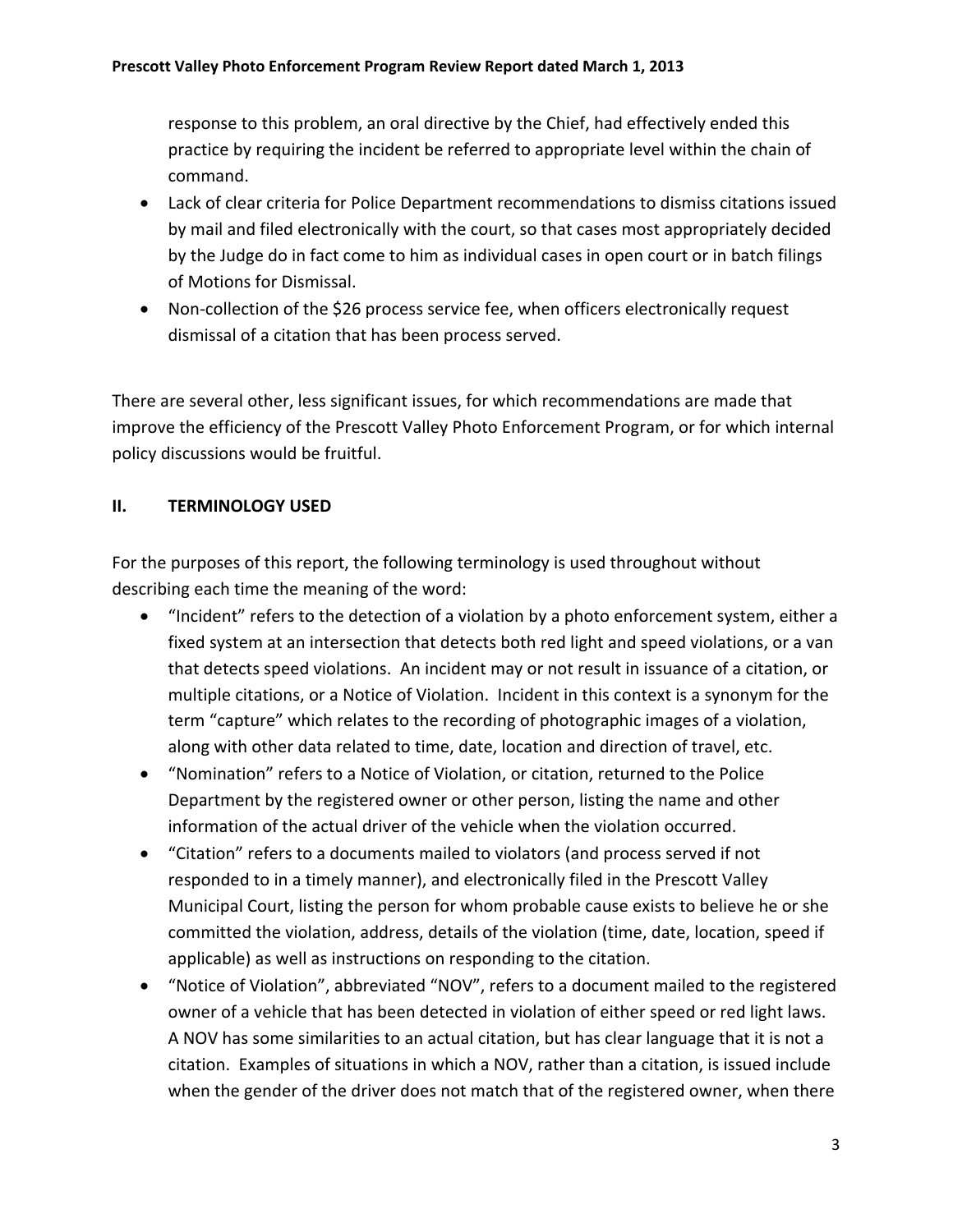is a clear mismatch between age of the driver and that of the registered owner, and when the vehicle is registered to a business (including rental cars) or a trust or other legal entity. Recipients of a NOV are under no legal obligation to fill in the name and other information of the actual driver, if they know it, and this is clearly stated on the NOV.

- "Officer" refers to any officer in the Traffic Bureau who is involved with photo enforcement through taking actions of any kind in the Redflex SmartOps system. The Traffic Lieutenant and Sergeant are included in this term, but may be listed separately when their duties involve supervision of the program, and specific actions that only they are authorized to take.
- "Redflex" refers to the photo enforcement vendor, Redflex Traffic Systems, Inc., and its employees.
- "SmartOps" refers to the Redflex proprietary, on-line information system for managing and acting on incidents. This system records information from the first "capture" of photographic images and related data, through an extensive initial and quality control review process by Redflex, through review by a Prescott Valley officer, through printing and mailing either a NOV or citation if approved by the Prescott Valley officer, through process service and other steps until the violation is adjudicated in the court or dismissed under the state‐mandated timeline for processing violations. SmartOps also retains information, and performs technical tasks such as indicating the number of times the particular vehicle has been captured in a violation by the photo enforcement systems in Prescott Valley, transferring incidents from the Prescott Valley officer who conducted the initial review to Traffic Bureau supervisors, and many others. Due to the amount of computer server storage required for images, the images themselves are deleted a period after capture, while the other data is retained in SmartOps indefinitely.

## **III. SUMMARY OF PHOTO ENFORCEMENT PROCESSING**

Criteria and parameters for the operation of the photo enforcement system are engineered and programmed by the vendor, and thus for the most part included in the vendor's proposal which Prescott Valley accepted by entering into a contract. Specifics to each community are negotiated by the Town with the vendor, and result in published Program Guidelines which both the Town and the vendor sign off on.

There are many steps, some complex, involved in capturing a violation and processing it through final resolution. Processing by Redflex and Prescott Valley officers is premised on giving the benefit of any doubt to the suspected violator. Several key steps in the processing are: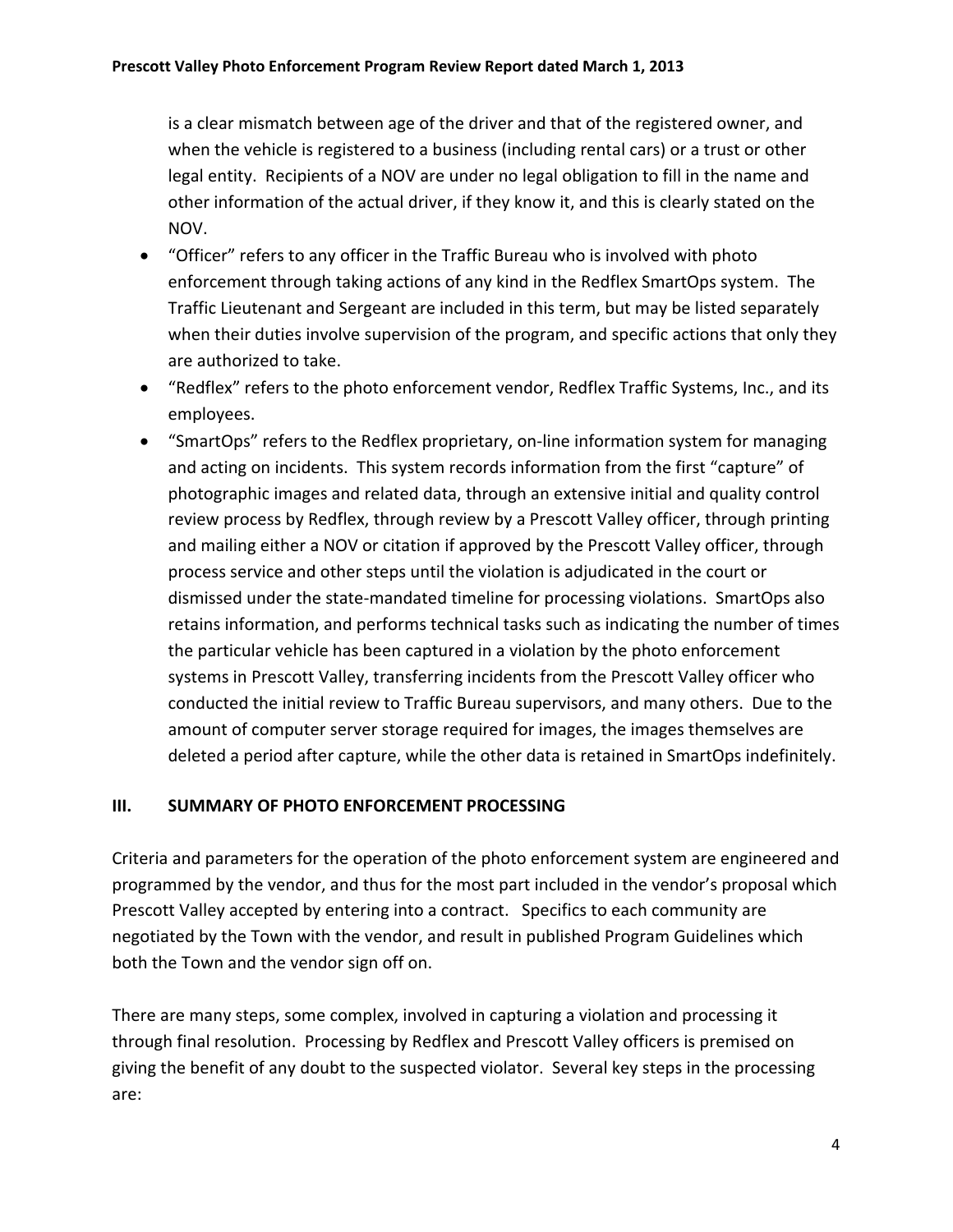- A red light or speed violation is detected by sensors (in ground for fixed systems, and radar for the vans) linked to a computer that processes data from the sensors, and along with still and video images, and data such as time, date, location, specific lane and direction of travel, is transmitted electronically to the Redflex processing center in north Phoenix.
- An electronic file, indexed under the incident number, is automatically created and all actions related to the incident automatically logged with the name of the individual, date and time, action, etc.
- Redflex technicians review the images and violation date, rejecting any for which suitable images of the license plate and operator's face are not visible, and for which circumstances create uncertainty. The vehicle license plate information is manually viewed in enlarged form, and if readable, entered into SmartOps.
- When the license plate number and state is entered for an incident, Redflex electronically obtains the motor vehicle registration information from the applicable state, and associates this with the violation images and data.
- Redflex technicians review the motor vehicle registration and violation images for gender match between one of the registered owners (if more than one) and the incident images, as well as obvious age and other mismatches. IF:
	- o The license plate and driver's face images are reasonably clear, and a registered owner's gender matches the face image, SmartOps shows that the Prescott Valley officer may approve issuance of a citation by mail, and filing the citation with the municipal court.
	- o There is no gender match between a registered owner and the incident images, or the vehicle is registered to a rental car or leasing company, to a trust or corporate entity, etc., SmartOps indicates that a Notice of Violation may be issued.
- The incident receives one for more quality control checks, by different Redflex technicians, before it is released to the queue for review by a Prescott Valley officer.
- The incident appears on the SmartOps screen of the Prescott Valley officer doing the reviewing. He or she has discretion at this stage to reject an incident after viewing the images for clarity, matching the MVD information with the images, etc. This officer can also change a potential citation to a NOV, if the images are not clear or there are other circumstances from a law enforcement and fairness point of view that indicate the person listed in the entry is not the driver when the violation occurred. See "Terminology" earlier in this report, and the section above on Redflex review of MVD information and images, on whether a citation will be printed and mailed (and filed electronically with the municipal court), or a NOV printed and mailed.
- The citation or NOV, with detailed instructions to the recipient, is mailed.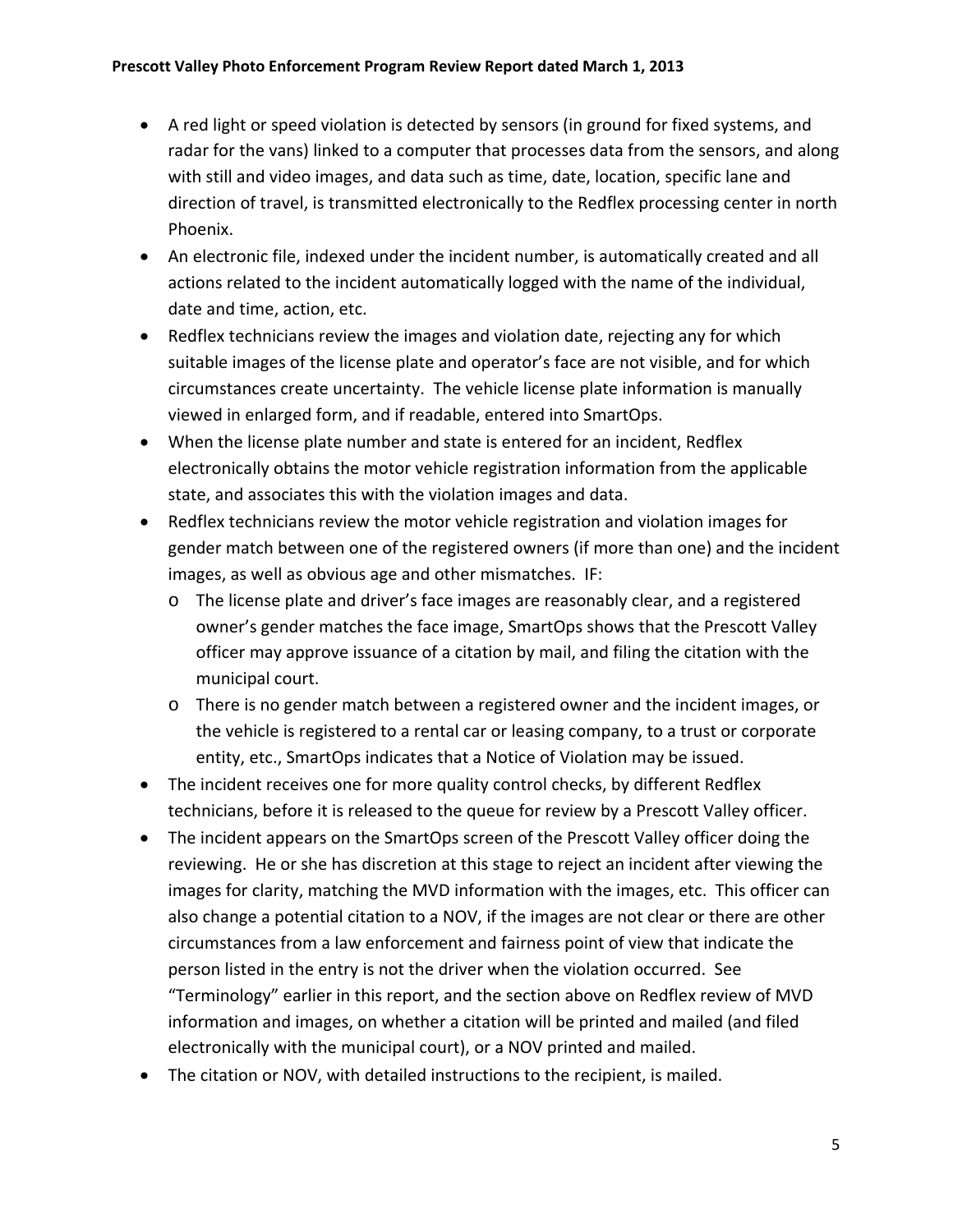- If the recipient of a NOV, either an individual registered owner, or a corporation or trust, chooses to do so, the NOV is returned by mail or in person nominating (naming) the actual driver. The NOV recipient is not required to name the actual driver and to provide address, etc. – this is clearly stated on the NOV. A NOV is not filed with the court.
- If the recipient of a citation is not the driver, he or she may nominate the actual driver by filling out that portion of the citation, or may mail in a photocopy of his or her driver's license showing that the he or she is not driver, or may appear at the Police Station in person to show that he or she is not the driver. A Prescott Valley police officer enters the name and address of the nominated driver, or that the person who received the citation is not the driver, in SmartOps. This causes the citation to be automatically entered on the SmartOps "Dismissal Request Report" which the municipal court judge prints and provides to the court clerk with instructions to dismiss the listed cases.
- If the recipient of a citation has not responded within 30 days, the citation is sent to the process service company contracted for by Redflex on behalf of the Town. A process server is provided with a copy of the citation, and an additional instruction sheet to provide to the person cited. Information on successful process service is entered in SmartOps.
- If the citation has not been responded to, or process served, within 60 days of the violation, it is dismissed.
- If the person named in the citation has not responded by requesting a hearing, indicating he or she will attend Traffic Safety School, or admitting responsibility by paying fine, or already dismissed for lack of response/process service within the initial 60 days, the citation is automatically dismissed after 120 days.

There are other steps, and variations, in the photo enforcement processing system, for specific situations. There are additional steps within the Municipal Court, which are not covered in this report.

# **IV. THREE MOST SIGNIFICANT ISSUES**

# **1) Issue: Officers rejecting incidents involving vehicles registered to police employees or their family members.**

**Problem:** It has been reported that officers are dismissing citations for fellow officers and for officer's family members.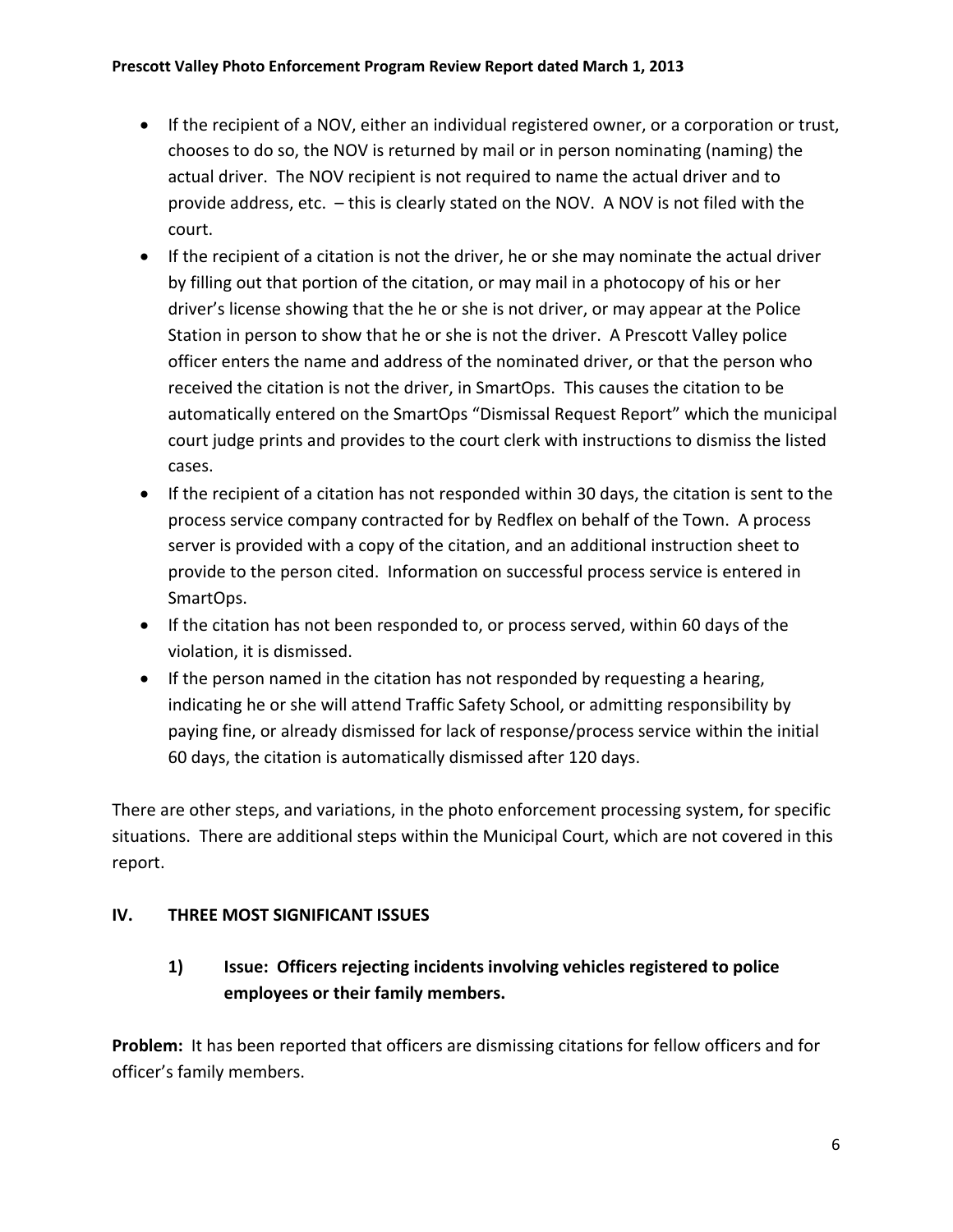One of the factors that precipitated this Photo Enforcement Program Review was an anonymous allegation sent to various officials, among them at the Arizona Peace Officers Standards and Training (AZPOST) Board and the City of Prescott. The anonymous allegation contended that photo enforcement citations issued to Prescott Valley police officers and their families were being dismissed (unjustifiably) and that the Police Chief had knowledge of this practice.

I found no evidence that any actual citations, issued and mailed to police employees or members of their families, were dismissed. However, it is clear from interviews of the Traffic Lieutenant, Sergeant and Corporal that incidents for which a citation could not be legitimately issued and mailed, and filed with the court, by Redflex, were in fact being "rejected" at the first review or later in the process within the police department, on incidents involving vehicles registered to police employees.

During my initial interview with the Police Chief, he related that this allegation had been brought to his attention about three weeks before the initiation of the Photo Enforcement Program Review in conjunction with an unrelated matter under consideration within the Police Department. He further related that he had the key police staff in his office, including the Traffic Lieutenant and Sergeant, to discuss the issue. Both the Traffic Lieutenant and Sergeant confirmed to the Chief that they customarily electronically "rejected" incidents in SmartOps when they involved a vehicle registered to a Prescott Valley police officer in which the police officer was not driving. The Chief explained that at that meeting, the Traffic Lieutenant and Sergeant indicated that the determination to reject the incident (i.e., not have a citation issued and filed with the court, or not issue a NOV), was based on "officer discretion" similar to the discretion an officer would routinely exercise on the street in determining which violators to pursue when a violation was observed, and which violators would receive officer‐issued citations and which would receive a written warning or other warning. The officer whose family member was driving when the incident was photographed would then be informally told of the violation, so the officer could take corrective action within his or her family. The Chief related that he immediately ordered that this practice be stopped, that it was henceforth prohibited for anyone with SmartOps access involved in reviewing incidents to reject a violation based on the fact that a family member of an officer was driving the officer's vehicle. He directed the Traffic Lieutenant to draft an order formally prohibiting this practice. The order would require that anytime an incident involved a vehicle registered to an officer, the incident would be referred up the police chain of command to an officer senior to the officer whose vehicle was involved when there was any reason such as glare or other factor made the incident inappropriate for a citation or NOV to be issued.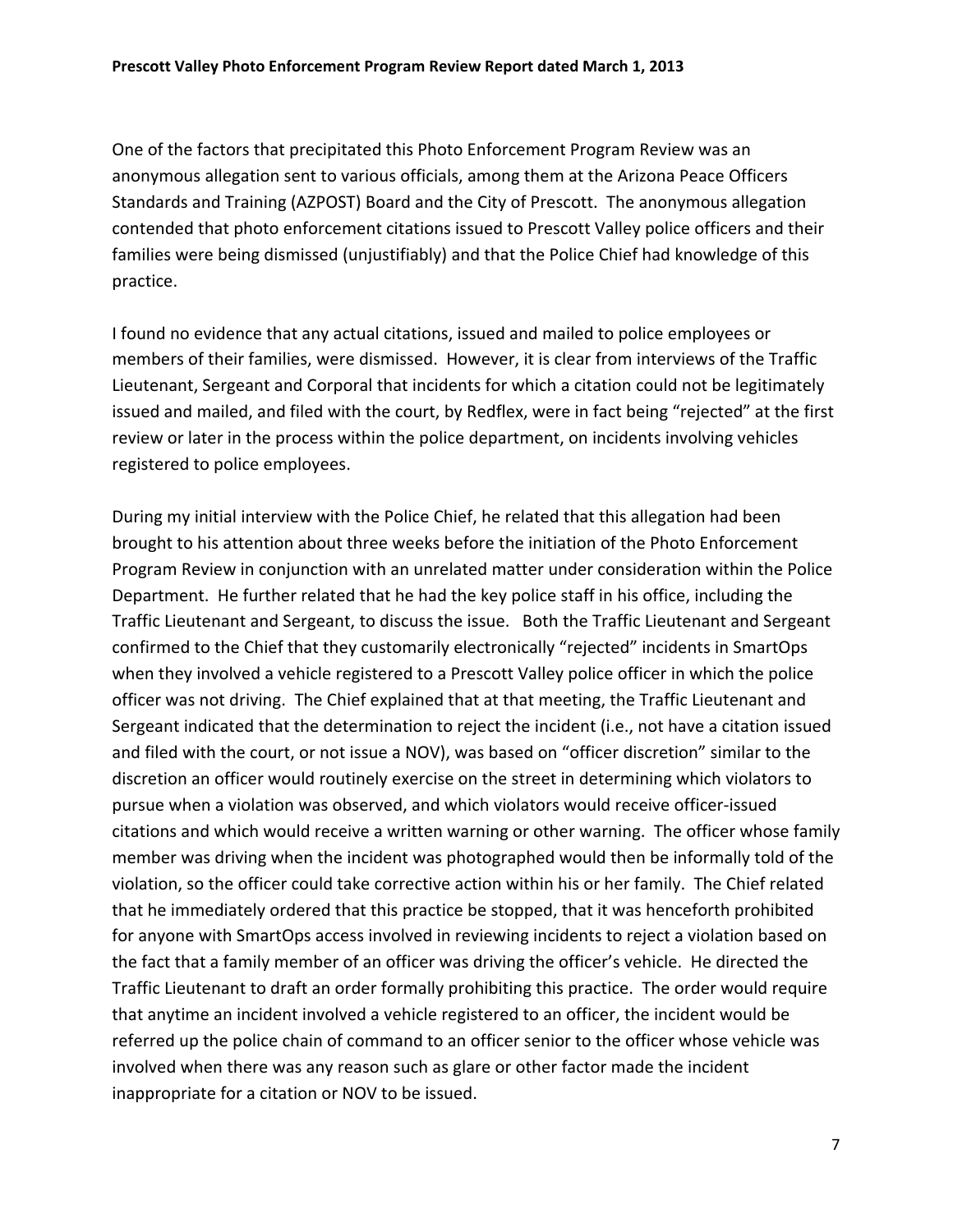The Chief stated unequivocally that he had no knowledge that the practice of rejecting incidents involving vehicles registered to a Prescott Valley officer existed, and had he known he would have immediately put a stop to it.

In my interviews with the Traffic Lieutenant and Sergeant, and the two other officers who currently reviewed incidents in SmartOps, all stated that they had never been approached by the Chief or another senior officer about rejecting an incident or electronically dismissing a citation for themselves or a family member. I did not detect even the slightest indication any of the four involved in reviewing incidents or dismissing citations electronically were not being truthful; to the contrary, all four had been particularly open and relaxed during the entire interview. Thus, it is my professional opinion that the Chief had no knowledge of the practice of rejecting incidents when a vehicle registered to a Prescott Valley officer but driven by a family member was involved.

The anonymous allegation stated that the Traffic Sergeant had had eight citations involving vehicles registered to him, in which his wife was driving, rejected. The Chief indicated that both the Traffic Sergeant and Lieutenant freely acknowledged that these incidents were rejected in SmartOps, so no NOV was issued. There were no citations issued, and thus filed with the court, in any of these incidents; therefore, there is no evidence any actual citations were dismissed. The incident rejected represented actual violations, but due to gender mismatch of the registered owner versus the driver, only a NOV could have been issued. The officer or officer's family member could have simply ignored the NOV when received in the mail, as there is no requirement to "answer" it and in fact Arizona law that requires NOVs include specific language to this effect.

In my interview of the Traffic Lieutenant, he stated that the Traffic Sergeant electronically referred two of these incidents to the Lieutenant after telling the Lieutenant the circumstances, and that the Lieutenant subsequently rejected these two incidents. The Lieutenant also stated that the Sergeant may have approached the Lieutenant on other incidents involving the Sergeant's vehicle when it was driven by the Sergeant's wife, but the Lieutenant did not recall them specifically.

In my lengthy (two plus hours) interview of the Traffic Sergeant, he acknowledged that there were seven incidents involving his wife driving a vehicle registered to him. He also noted that he had asked the Traffic Lieutenant to reject two incidents involving the Sergeant's wife driving, and that he had rejected three more incidents after discussing them with the Lieutenant. He indicated knowledge that other officers who review incidents in SmartOps had rejected two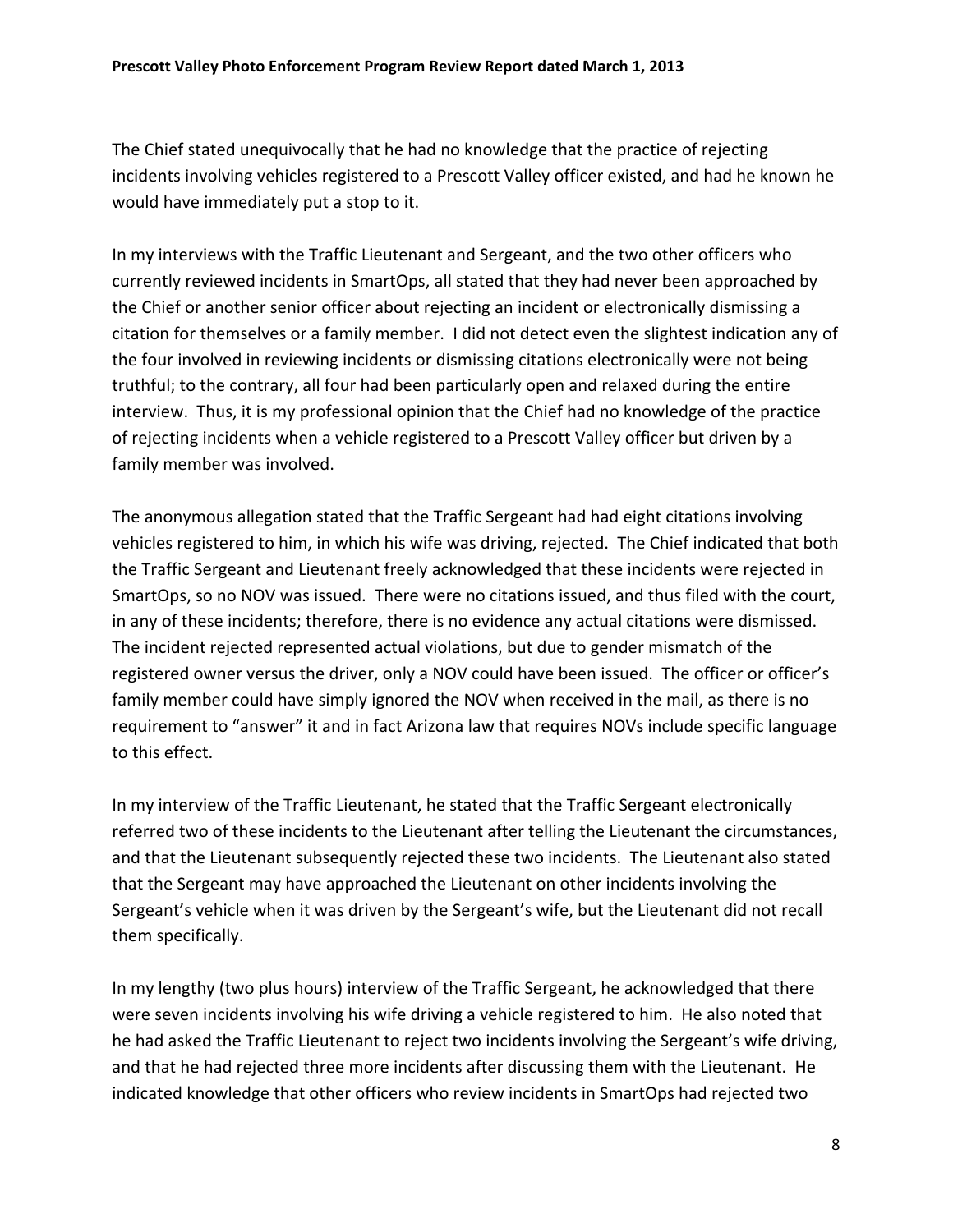#### **Prescott Valley Photo Enforcement Program Review Report dated March 1, 2013**

additional incidents, as was the practice for not just the Traffic Sergeant's wife but for all Prescott Valley officers. He stated that besides police discretion as a reason all seven incidents were rejected, the main reason he rejected the incidents in which his wife was driving a vehicle registered to him is that had an NOV been issued, he would have declined to respond to it by nominating his own wife, as is the right of every registered owner who receives a NOV. Thus, he said, there was no purpose to having a NOV issued in any of the incidents. He was very frank and detailed in discussing the impact these violations had on his home life and his relationship with his wife, and acknowledged that word about his wife being caught by photo enforcement multiple times was professionally embarrassing to him.

From the SmartOps data base, the following facts related to the incidents involving the Traffic Sergeant's wife driving a vehicle registered to him:

- The speeds detected on the seven incidents over 10 miles per hour above the posted speed limit were 12 mph, 14 mph, 11 mph, 12 mph, 12 mph, 11 mph and 12 mph. The average number of miles over the speed limit for these seven incidents is slightly above 12, and the most common violation speed is 12 mph over the posted speed limit. None of these speeds are egregious or represent a clear danger to the driver of the vehicle or other motorists.
- The incidents occurred over a four year period, an average of fewer than two incidents per year. There was a gap of 15 months prior to the most recent violation in February 2012, and no incidents since then.

These statistics do not indicate that the Traffic Sergeant's wife could be considered a menace on the highways, nor that she is a regular scofflaw. Individually, they appear to be typical of the usual violation caused by lack of close attention to the speed limit; it is the fact that there were seven of them that is noteworthy.

In my interview with the Traffic Corporal who does the incident review in SmartOps when an officer assigned to light duty is not available to do the reviews, he acknowledged that the practice was to reject the incident in SmartOps when a vehicle registered to a Prescott Valley officer was driven by someone other than the officer. The Traffic Corporal stated that no one had instructed him to do this, and he did not recall when he learned that this was the practice but that he had been doing it since he was assigned to review incidents in SmartOps.

In my interview with the officer on light duty currently assigned to review incidents in SmartOps, he said that he was not aware of this practice, that no one had given him much instruction and guidance on many things related to reviewing incidents including anything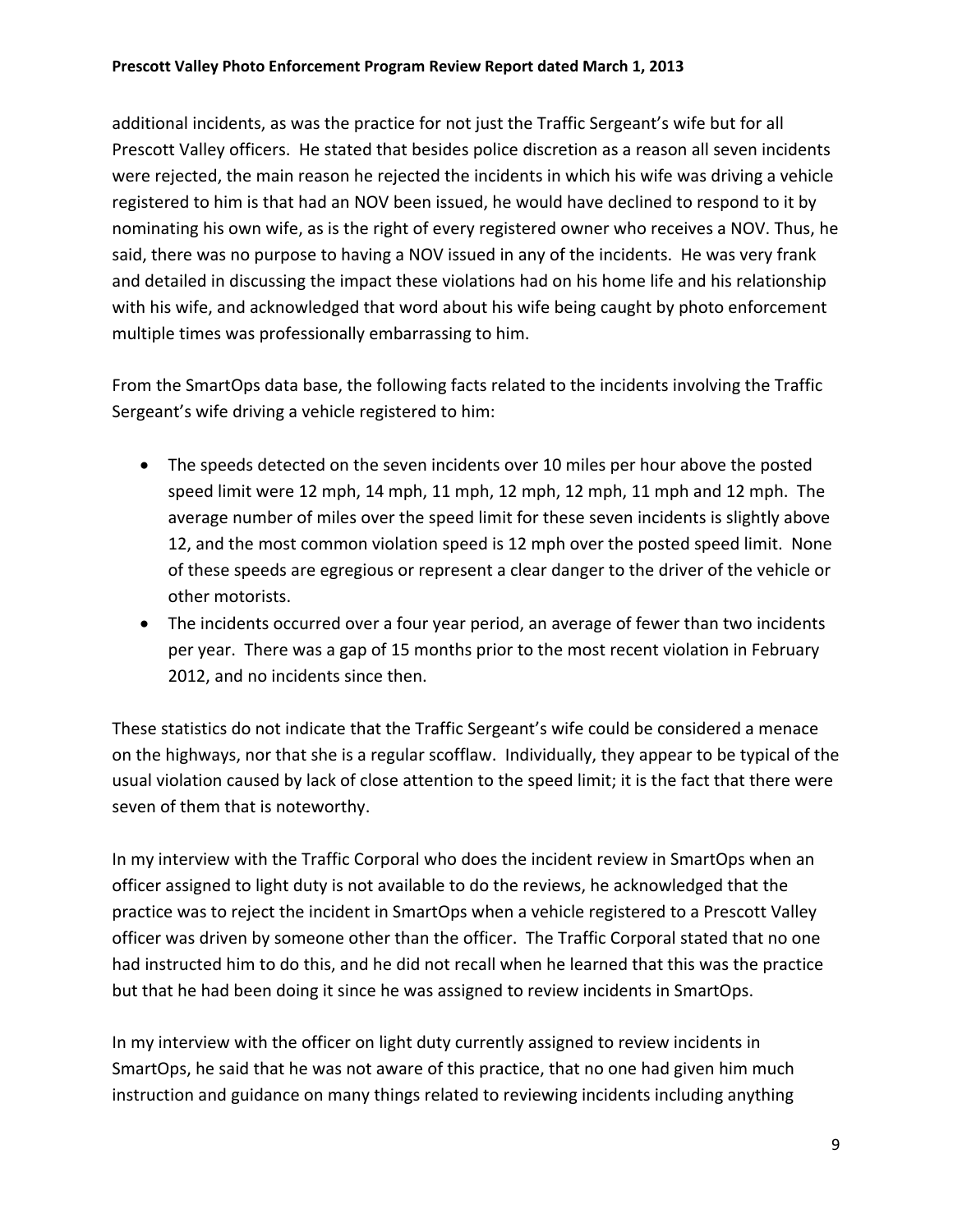about rejecting incidents involving vehicles registered to Prescott Valley officers, and that in any case he would not have rejected these incidents if they met the criteria for issuing a citation or NOV. He further stated that he does not look at the name of the registered owner on the SmartOps screen when he reviews an incident and very likely would not even have noticed that the vehicle is registered to a Prescott Valley officer. He related an incident in which he saw the photograph of an elected official he knows personally, and verified that it was this elected official's name on the SmartOps screen as the registered owner. He approved the incident, so that a citation would be issued. He notified the Traffic Sergeant, so that this information could be passed up the chain of command if appropriate, in case that elected official called someone in the Traffic Bureau, the officer would be aware of the nature of the call. The officer stated that to his knowledge, there never was any contact made by the elected official with anyone in the Traffic Bureau.

Based on my interviews and other information, it is clear to me that there has been a practice of rejecting photo enforcement incidents involving family members of Prescott Valley officers. It is also clear that the officers involved in this practice believed that by informing the officer of the incident in which a family member went through a red light or exceeded the speed limit by eleven or more miles per hour, they were acting in a manner that would result in the officer taking action to stop future violations, without the need to have a NOV issued. They believed that what they were doing was in the interest of traffic safety. It is also clear to me based on my interviews that they did not consider public perceptions of this practice, that many outside the police department would regard this practice as inappropriate and unfair, and thus potentially have an effect on public support for the photo enforcement program in Prescott Valley.

I found nothing to indicate that anything illegal had been done, nor that the officers involved believed that this practice was unethical or would be considered unethical.

In order to assess the scope of this practice I reviewed records in SmartOps incident history of those with the same last name as the Chief, both Commanders, both Lieutenants, all Sergeants, half of the Corporals (plus the Traffic Corporal), and a sample of officers. Of the officers I selected to check photo enforcement incidents involving vehicles registered to someone with their last names, I excluded the nine officers who had very recently graduated from the academy, as their traffic violation record had almost certainly been checked as part of the background investigation prior to their employment and assignment to the academy, and their names were not well known by the Traffic Bureau officers. I focused on a small number of the most senior Prescott Valley officers, as they had been on the force since the inception of the photo enforcement program and they would be most widely known by Traffic Bureau officers.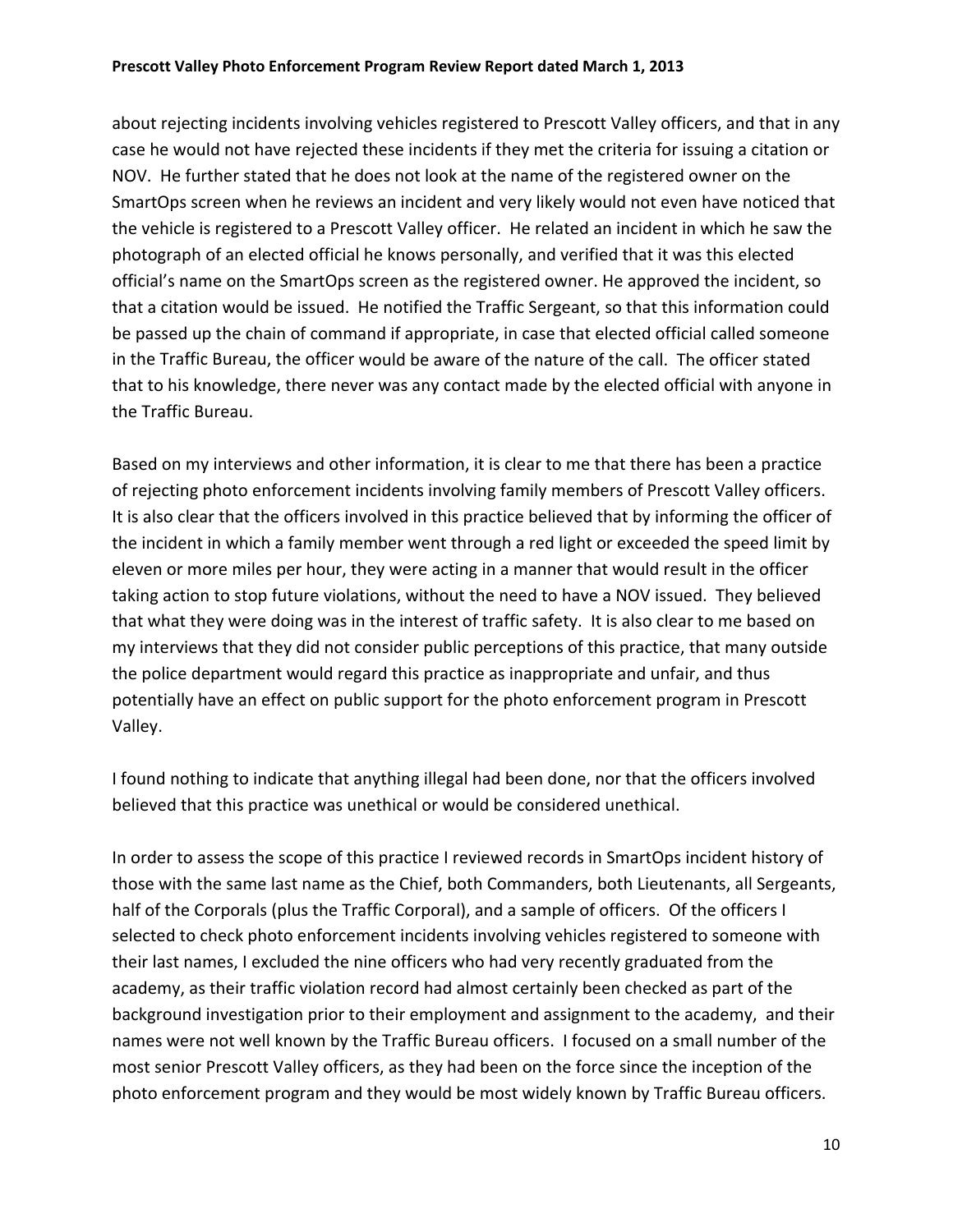The review went all the way back to the beginning of the photo enforcement program in the fall of 2007, 6+ years. This review had some limitations:

- Some of the more common last names had a dozen or more pages of photo enforcement incidents listed in SmartOps, and it was impossible without spending significant time with each officer reviewing the listing to determine which of them are family members.
- If an officer's spouse has a different last name and the vehicle was registered to the spouse, there was no way to identify these.
- Although officer's spouses, siblings, parents, children, aunts and uncles, cousins, sisters in‐law, etc., might have the same last name and thus come up in the SmartOps query for the last name, there are also equally closely related family members with a different last name.
- In one case, the violator, who received a citation, is a long estranged adult step child of the Police Chief. It was approved upon initial review for a notice to be printed and issued in early January, 2009, for the December 22, 2008, incident. A query of the Public Access to Court Information data base came back with no record of the resolution of this incident.
- When separate queries were run in SmartOps for the same last name, the quires sometimes resulted in more or fewer incidents than the previous query on the same last name. There was no way to explain this difference without extensive, case-by-case research by Redflex, which would not have added any significant level of confidence in results of the queries.
- Matching names found in SmartOps with the Public Access to Court Information data base sometimes resulted in the same problem – some names/citations in SmartOps that showed a fine was paid did come up in the court system, and vice versa.

This review found that there is no pattern of repeated violations by the same family member of an officer (except for the Traffic Sergeant's wife as described above), that most officers (except those with common last names) do not have any incidents involving a registered owner with the same last name, and in a substantial number of those do have incidents the address of the registered owner is out of the Prescott Valley region and often out‐of‐state. Some specifics:

- Speeds of the 22 incidents likely, or possibly, involving a family member of a Prescott Valley Officer average slightly over 12 mph over the posted limit. The two most common speeds were 11 and 12 mph over the posted limit (eight of each), followed by three each that were 13 and 14 miles over the posted speed limit. Of the 22 incidents, none were more than 14 miles over the posted speed limit.
- Many involved incidents in which a NOV or citation was actually issued.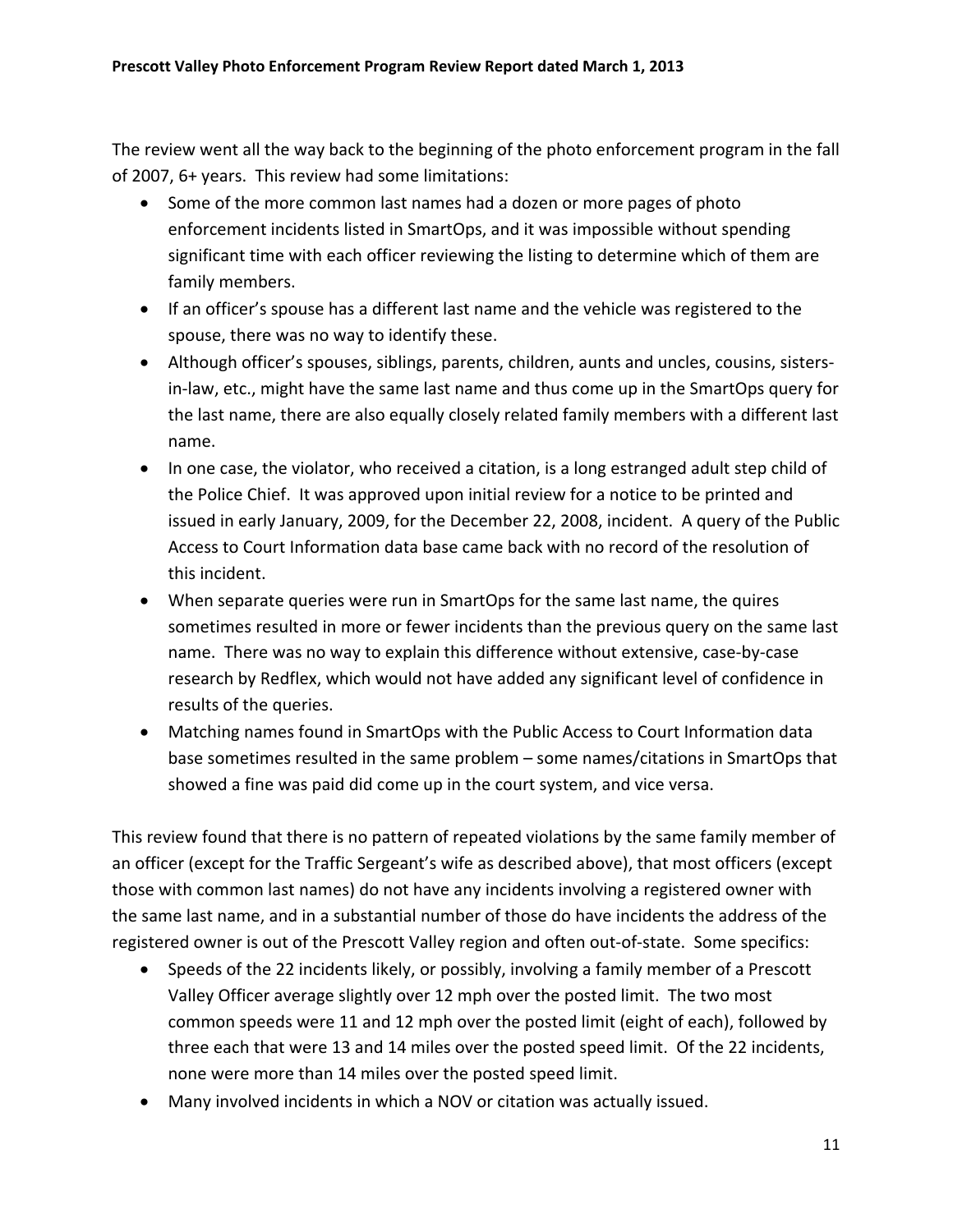In summary, the number of incidents identified during this review as involving or possibly involving a family member of a Prescott Valley officer is infinitely small compared to the 300,000 photo enforcement incidents since the fall of 2006. And, many of these incidents were approved for a NOV (or citation) to be issued. Many of those incidents which were rejected upon initial review in SmartOps or at a later stage were rejected or dismissed for purely technical problems involving the photographic image.

**Recommendation #1**: Complete and promulgate the Police Department General Order directing that all rejections of incidents involving vehicles registered to Police Department employees or family members be elevated to the appropriate level within the chain of command to preclude as much as possible public perception that officers are inappropriately rejecting incidents in which their family members are driving.

# **2) Issue: Criteria for Police Department recommendations to dismiss citations**

**Problem:** Police officers are recommending dismissal of citations mailed to violators and filed with the court in situations that should be the decision of the Judge.

In the first 60 days after issuance, police officers have the capability of requesting dismissal of citations and routinely do so. There is no disagreement that those citations for which the registered owner nominates another person as the actual driver who is then issued a citation, and those in which the registered owner is unequivocally not the driver, should be recommended for dismissal in this manner.

Information made available to me indicates that when Prescott Valley first adopted photo enforcement, the Redflex SmartOps system was set up to enable officers receiving information, by mail or in person, on citations issued by mail and electronically filed with the court to electronically place those citations on a Dismissal Request Report. Some of the citation recipients come to the Court in person, and are referred to the Police Department to present information that they are not the driver. Some go directly to the Police Department. In an unknown percentage of these cases, the citation recipient is motivated to take action on the citation because he or she was process served (also see Recommendation 3 related to collection of process service fees).

There are two instances when the Traffic Sergeant or Lieutenant may dismiss a citation electronically via SmartOps, the Redflex database system. Based on the Officer's input, SmartOps then generates a "Request for Dismissal Report", which is electronically delivered to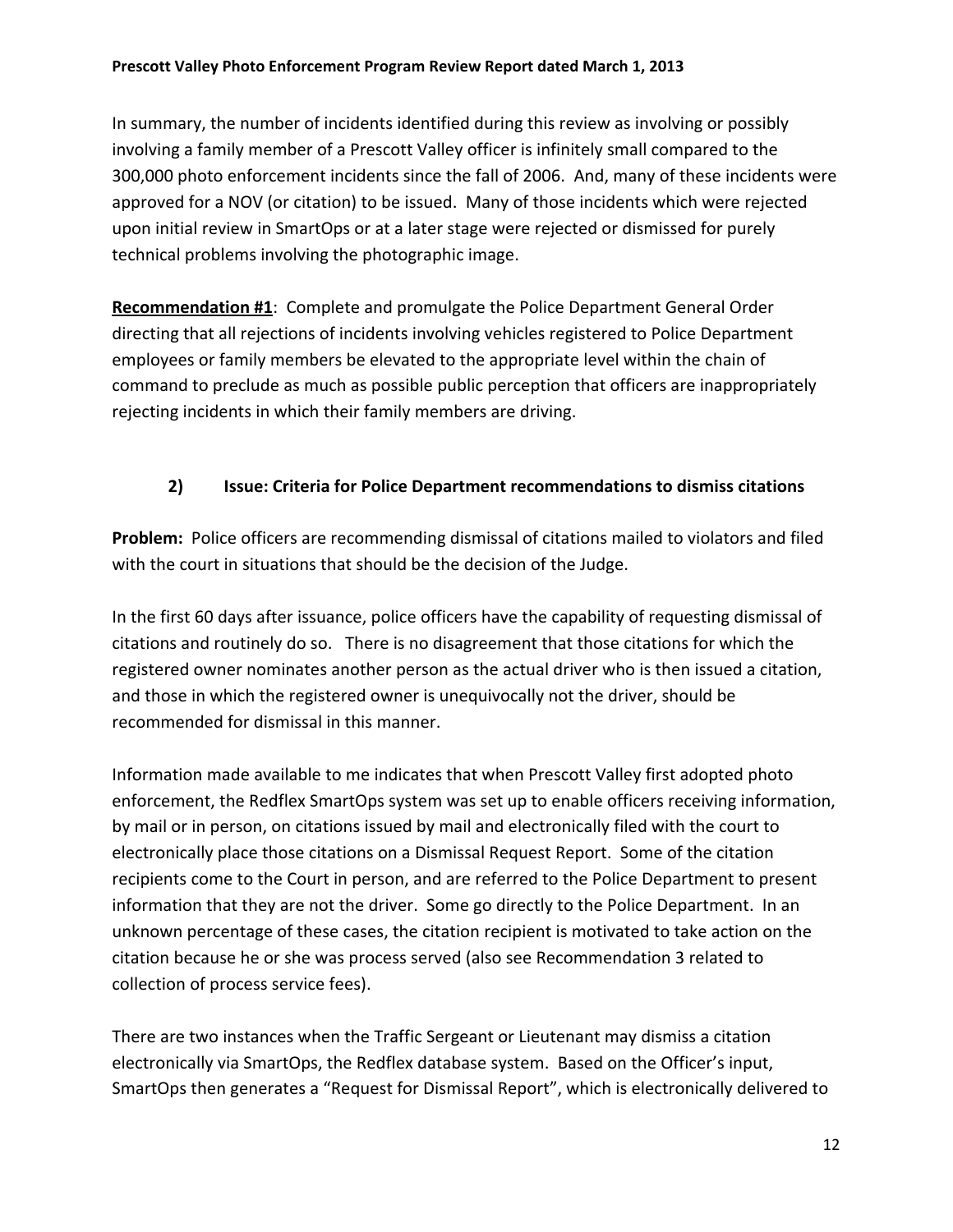judge, who thenreviews and prints the Report, and directs court staff to dismiss the citations in the Court's AZTEC System data base:

- Nominations: when a registered owner mails in the portion of the citation provided to name the actual driver of the vehicle, along with other identifying information resulting in a new citation being issued to the identified violator.
- "Dismissal requested ‐ Not the driver": the Traffic Sergeant or Lieutenant make the determination to electronically mark a citation "not the driver" in three circumstances:
	- o When the registered owner who receives the citation comes to the court and is sent to the Police Department, or goes directly to the Police Department, to provide evidence that he/she is not the driver. Only the Traffic Lieutenant and Sergeant handle these cases – other officers in the Traffic Bureau reported that they told the person to come back on the next day either the Traffic Sergeant or Lieutenant were scheduled to be on duty. If the Traffic Sergeant or Lieutenant looks at the individual and compares the face with the SmartOps image. If the Traffic Sergeant or Lieutenant agrees that the individual present is not the driver, then the Traffic Sergeant or Lieutenant electronically marks the citation for dismissal, and it is automatically entered on the Request to Dismiss Report. (See also Recommendation #3 related to collection of process service fees).
	- o When the registered owner who receives the citation mails in a photocopy of his or her Motor Vehicle license with the citation, indicating that he/she is not the driver, but does not name ("nominate") the actual driver on the citation form, then the officer compares the two photos and makes the determination whether the registered owner who received the citation is in fact the driver. There are two issues related looking at the individual in person, or the photo copy of the MV license, one related the officer's discretion vs. the Judge's desire to deal with all cases that are not clear cut (where judgment, or police discretion, must be exercised), and one related to the officer's ability to efficiently view the MVD photograph directly without having to request a staff member in another office at the Police Department to look up and print the drivers license photo. (See also Recommendation #6). When the officer determines that the person who received the citation is not the driver, and enters this in SmartOps the citation automatically is listed on the Dismissal Request Report. (See also Recommendation #3 related to collection of process service fees).

There are other categories that occasionally appear on the Dismissal Request Report.

 One example appears on December 10, 2012, report. It is the first violation listed, and is under the unusual heading of "Citation Issued in Error", but there is no explanation available, without what may be extensive research, to find out why this citation appears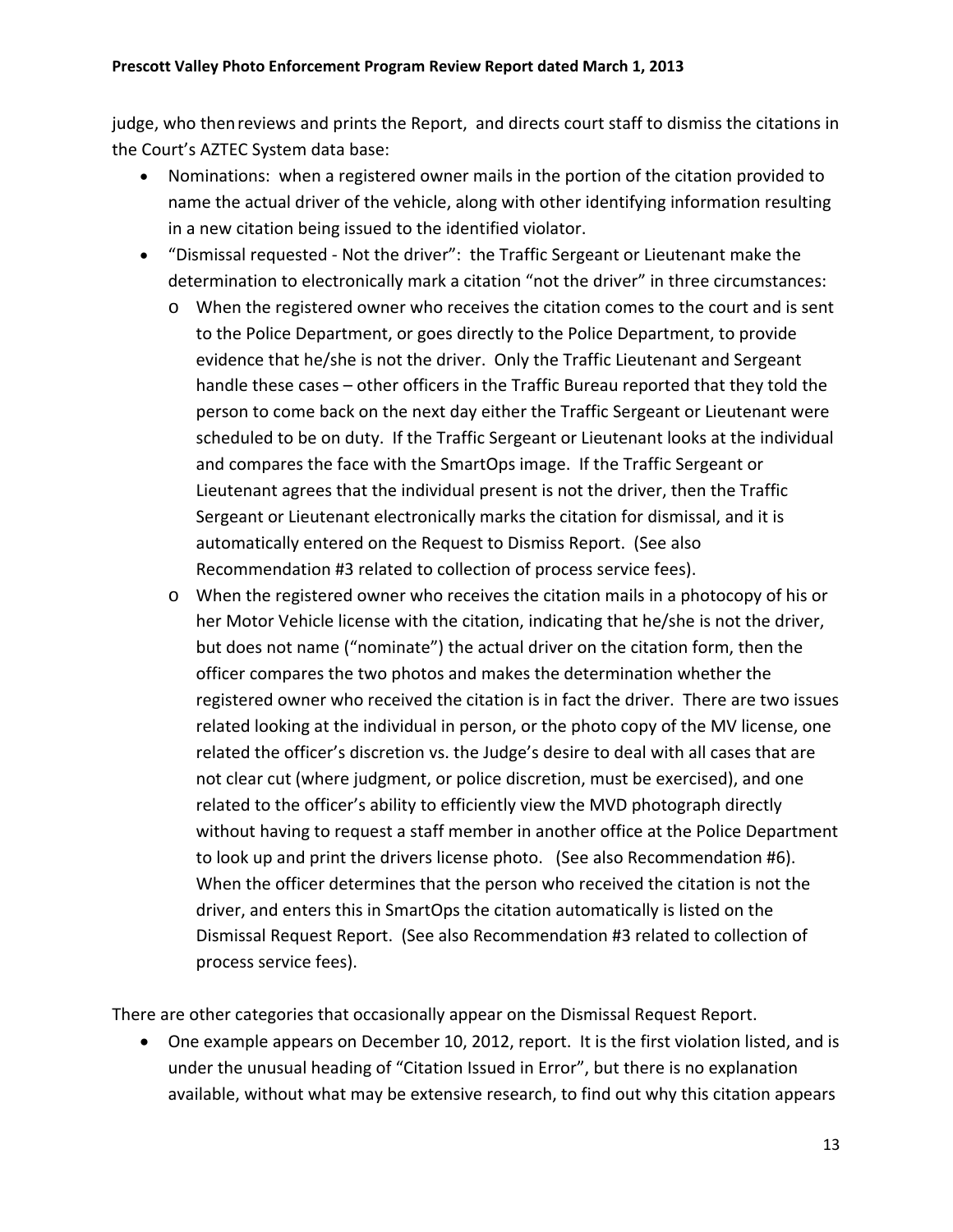on the report under this heading, which is not a pull‐down menu choice the officer can make in SmartOps.

 Another example appears on the November 28, 2012, Dismissal Request Report. This is a citation under a different heading, "Police Dismissal Requested". The Traffic Sergeant stated that he met with the registered owner who received the citation. The registered owner told the Traffic Sergeant that both he and his brother, who are similar in age and appearance, drive the pickup truck depicted. The Traffic Sergeant stated that he went to high school with the brother, and is familiar with the brother's appearance. The Traffic Sergeant looked at the photo of the driver in the vehicle, noted the windshield glare, and marked the citation for dismissal in SmartOps based on his determination that he could not testify in court that the individual depicted behind the wheel of the pickup truck was either the registered owner or his brother. (Also see NOTE immediately below for additional factors).

The Traffic Sergeant printed the image of the driver for me, and I showed it to the Judge during the interview with him. The Judge stated that he believed he could tell if the person depicted was the person who received the citation, by looking at the person who received the citation in court and by questioning him. The Judge stated that in some cases the close-up photo of the driver is not as good as the image of the entire scene, even though the driver's face would be considerably smaller in the photo of the entire scene. The Judge further stated that in cases like these, where the person who received the citation was not absolutely ruled out as the driver, it is the Judge's role to make this determination because the citation was already filed with the court, not a police officer's discretion. On the explanation that the officer could not testify that the person depicted in the vehicle is the same as the person who received the citation, the Judge said "the officer isn't the prosecutor" and should state in court that he couldn't testify that the driver depicted on the citation is the person present in court. The Judge would then take this into account, and might well agree with the officer. However the Judge might also question the person in court, and elicit information from the person in court that would cause the Judge to rule, using the standard for civil cases (commonly called the "51 percent or more likely" or the "more likely than not" rule in common parlance). The Judge would be in the position to access the credibility of the person who appears before him, if the person denies being the driver.

(NOTE: the situation involving this citation is further complicated because it was not process served per Redflex although it had been placed on the list for process service September 13. Because the violation occurred on July 27, and the registered owner did not come to the Police Department until November 27, it was not only too late to have the citation reissued as a nomination [limited to within 60 days of the violation occurrence] but was also at the 120‐day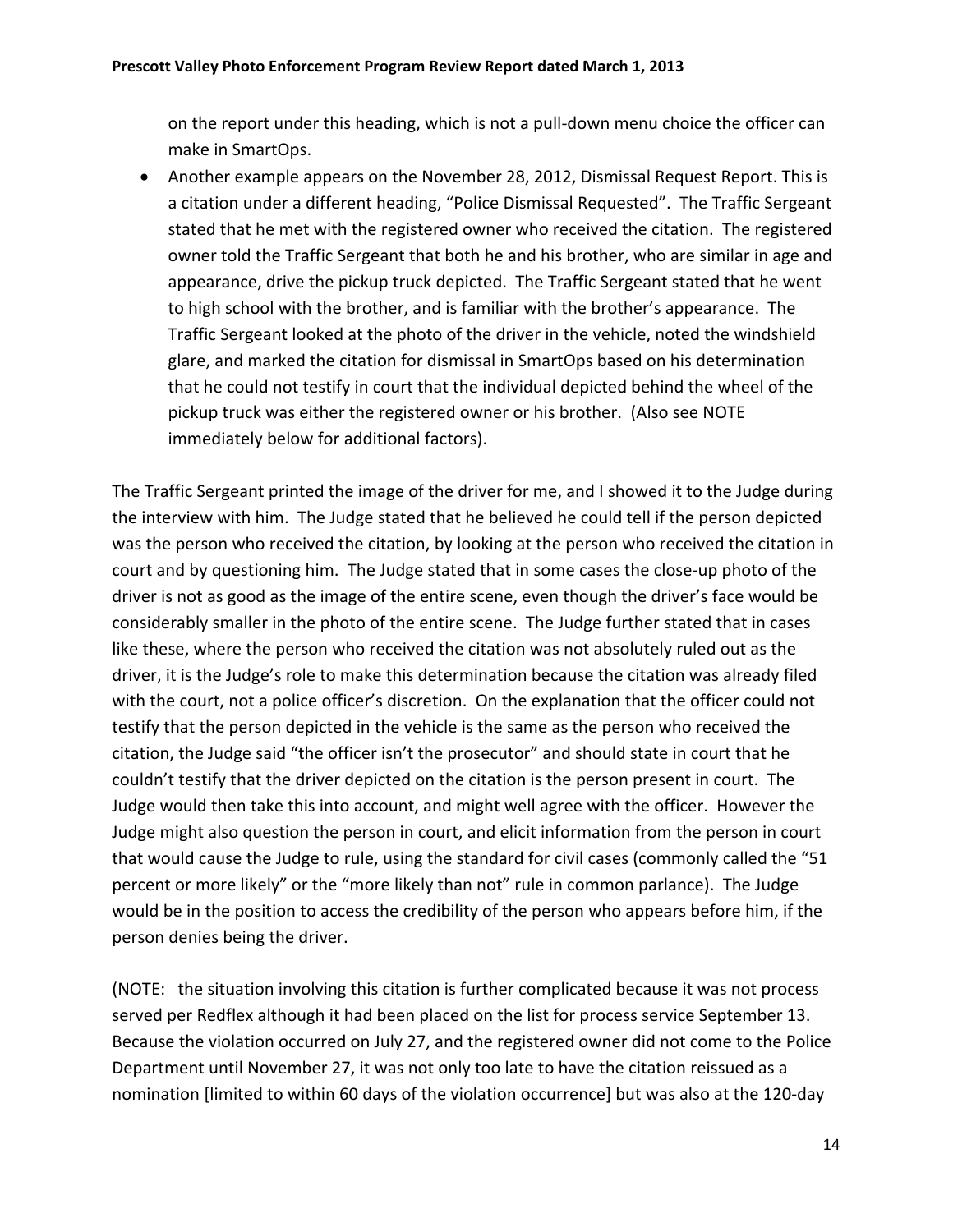#### **Prescott Valley Photo Enforcement Program Review Report dated March 1, 2013**

limit when all civil citations not actively being handled by the Court are automatically dismissed per Arizona law. The Traffic Sergeant related that since the citation would have been automatically dismissed, and he could not testify the person who received the citation was actually the driver, he decided that marking it in SmartOps for dismissal was the practical thing to do. The 120‐day factor may be why the dismissal of this particular citation appeared on the Dismissal Request Report for November 28 is listed under the unusual heading of "Police Dismissal Requested" rather than "Dismissal requested – Not the driver").

One of issues that came up repeatedly during interviews with Traffic Bureau officers relates to documenting decisions for rejecting incidents and in a few cases for requesting dismissal of citations. They reported that there is no method to enter brief reasons for rejecting an incident beyond the broad categories on the pull down menus. Thus, once the images of the incident are deleted from the SmartOps data base, there is no way to determine specific details on why the "incident" was rejected. Redflex provided the information that notes such as this are easily entered in SmartOps into a box labeled in the lower left of the "super screen" view. Notes entered here are available to all SmartOps users, including officers, Town Attorney personnel (read only access), court personnel and Redflex employees. There is also a place where notes that will be visible only to officers may be entered.

The Traffic Sergeant's actions to foster community support by ensuring that individual violators perceive that they were treated fairly, is commendable. One example involves an elderly woman who received seven citations for speed during a short period. When she appeared in court on the violations, the Traffic Sergeant met with her in the courtroom before the hearing opened. As he does with all violators before the Judge opens the hearing on their case, the Traffic Sergeant explained her options to her, answered questions, and in general ascertained that she understood the charges and the process. This occurred during the regular photo radar court day for that week, Friday, December 16, 2011. Realizing that she would receive enough points on the seven citations to have her driver's license suspended, and the severe effect this would have on her ability to function, the Traffic Sergeant arranged to have her case heard last (to spare her some embarrassment as well as to wait until the courtroom was clear for other reasons related to other cases on the docket). The Traffic Sergeant also proposed to the Judge that she plead "responsible" on three of the citations (and pay the fines for those violations) and be permitted to go to Traffic School on one violation for which she would receive no points, and that the remaining two citations be dismissed. The Judge accepted this "deal" as reasonable and in the interest of justice.

The discussion above relates only to citations mailed to registered owners and filed with the court. However, similar issues arise when a NOV is involved. If the recipient of the NOV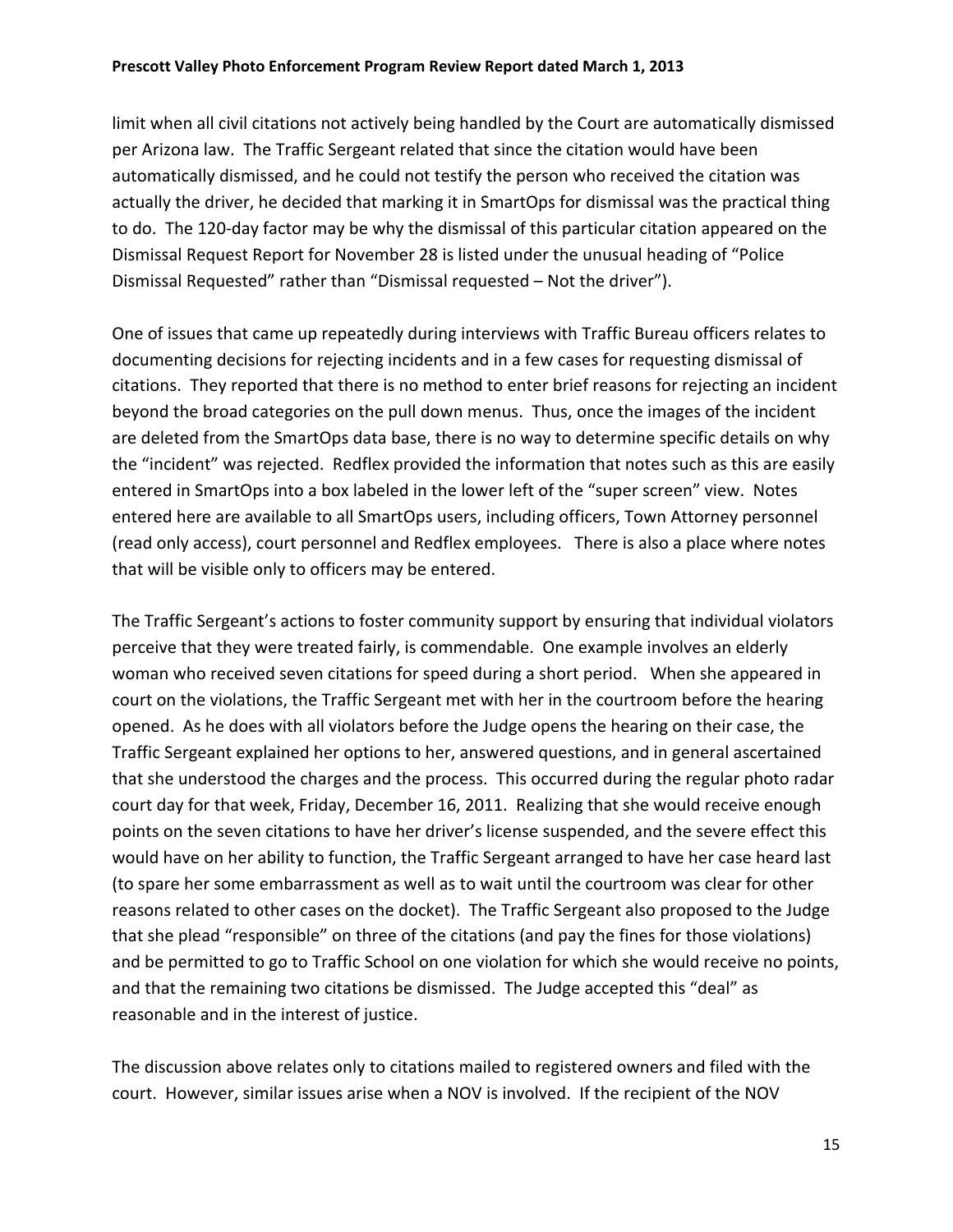#### **Prescott Valley Photo Enforcement Program Review Report dated March 1, 2013**

appears at the Police Department or mails in a photocopy of his or her MV license, then the officer has wide discretion on whether to "approve" it since no citation has been filed with the court. The Judge stated that prior to issuance of a citation and filing it with the Court, he has no jurisdiction, and no direct interest in how these are handled other than a general interest in the fairness of the process. When a NOV is involved, the officer should continue to be expected to exercise the same degree of discretion he or she would exercise in deciding whether to pursue a violator on the street, or if the violator is pursued whether to issue a warning or a citation on one or all of the violations detected.

**Recommendation #2**: Establish clear criteria for Police Department dismissal of citations issued by mail and filed electronically with the court, so that cases most appropriately decided by the Judge in fact come to him as individual cases in open court or in batch filings of Motions for Dismissal. This criteria should be delineated in detail in the Police Department General Order.

I recommend that the Police Department General Order include:

- In any case where the officer making the determination whether the person depicted in the SmartOps images of the violation is not absolutely clear, allow these citations to remain in the system for the Judge to make the decision on whether the person who appears is "responsible" for the violation.
- If the officer, in his or her best judgment, does not believe the person in court is guilty of the violation, or the violation should be dismissed by the Judge out of fairness due to extenuating circumstances, the officer should be specifically encouraged in the order to either:
	- o State to the Judge at the appropriate point in the hearing that in the officer's professional judgment the officer does not believe the person in court is guilty of the violation, or the violation should be dismissed by the judge out of fairness, and explain his/her reasons for such a statement if permitted or directed by the Judge to do so; or,
	- o Fill out a Motion to Dismiss form and provide it to the Prosecutor (specifically to the Paralegal who handles photo enforcement matters), stating the rationale for dismissing the citation and attaching a short statement laying out the facts and pertinent documents if any. These Motion to Dismiss forms were regularly submitted to the Paralegal by the Traffic Bureau until about a year ago, according to her, when they were no longer being sent to her by the Traffic Bureau for photo enforcement citations.
- When an officer makes a decision to "reject" an incident for which the pull down menu reasons do not adequately describe the reason for the rejection, or when a citation is to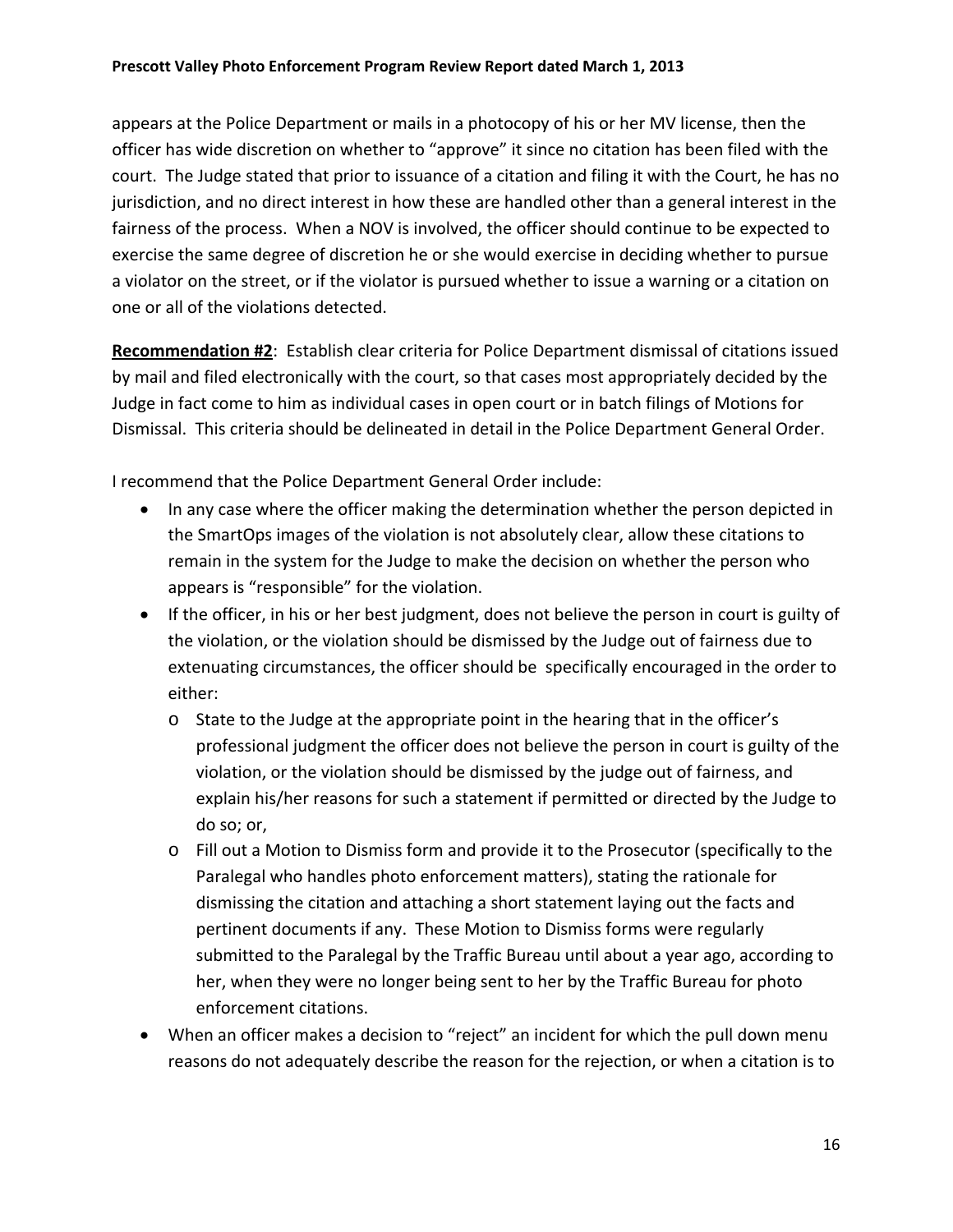be dismissed as "Dismissal requested – Not the driver", brief notes be entered on the SmartOps "super screen" page.

# **3) Issue: Non‐payment of the \$26 process service fee**

**Problem**: An unknown percentage, possibly substantial, of process service fees that should be collected are not being collected.

During interviews related to the review of policies, process and other matters for the Prescott Valley, specifically e‐mail discussions of some draft language for the Police Department Order, the issue of payment of fees by those whose citations were process served. Initially, I thought this was a larger problem than it may actually be. These are some of the factors that indicate that more of the process service fees are being paid when the citation is dismissed than initially thought:

- The handout that accompanies the citation being process served clearly states that the person on the citation must pay the \$26 fee, even if the citation is dismissed.
- When the Traffic Sergeant or Lieutenant talk to a person who has received a photo enforcement citation in the mail, either in person or by telephone, they ask the person if he or she has been process served, and if the individual has been process served, they emphasize to the person that they still must pay the \$26 fee.
- The Court notifies the violator who has been served but has not paid the \$26 fee that the \$26 fee still must be paid.

There are circumstances in which it is legitimate that the process service fee be waived. For example, if a person returns the citation with nomination information or comes to the Court and pays the fine, and is served before the citation is dismissed or entered in the court data base as paid, both the Police Department and the Court waive this fee. This situation occurs when the citation is already in the hands of the process server, who does not know that that the citation is resolved so process service is no longer needed.

**Recommendation #3:** Determine the extent of non‐payment of the \$26 process service fee, explore methods to reduce this cost to the Town as well a foster fairness for all violators, and establish a process to collect those fees.

The process to determine the extent of non‐payment of the \$26 process service fee should include: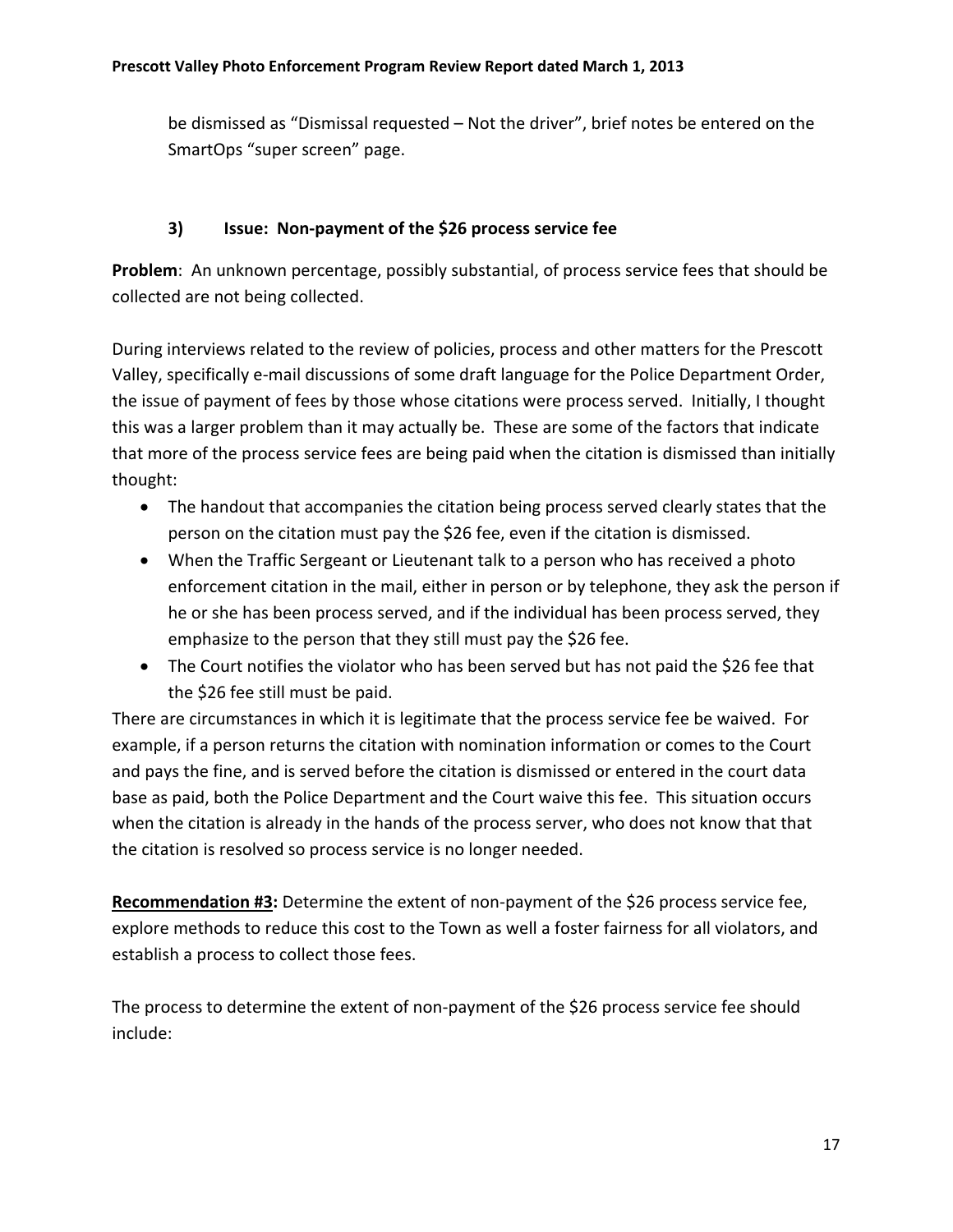Obtain the actual dollar costs, as charged by Redflex, for citations that are processed served for the last fiscal year or other period, and the actual amount collected for process service fees for the same fiscal year or other period.

- Determine to the extent possible categories of circumstances in which the process service fees were, and were not collected.
- Prioritize the categories and the dollar value of each of them, by likelihood that the fees would be collected if efforts were made to do so.

To establish a process to collect these \$26 process service fees, a meeting with representatives of the Police Department and Town Attorney's office, and the Judge, should be convened. At that meeting, all three stakeholders could determine the most effective and efficient way to collect more of the \$26 process fees, and determine who should do it. The responsibility for this may fall to several individuals/offices, but the Court performs the final step and is in the best position to verify that the service fee has been collected. Efforts to send the person process served to the court to pay the \$26 fee might best be documented in the remarks area of the SmartOps "super screen" since everyone with SmartOps access could make a brief entry on steps taken.

There is a fairness issue involved here – the "good citizen" who makes the effort to pay the \$26 process service fee even though the citation has been dismissed should not in general be more burdened by the fee than those who actively avoid paying it.

## **V. Additional Recommendations**

**Recommendation #4**: Prepare a three‐ring binder of all applicable police department orders related to photo enforcement, the Redflex business rules, and other documents for each officer involved in processing photo enforcement violations.

Before any officer is granted access to SmartOps, this three–ring binder should be provided to him or her, and an experienced officer or supervisor should review each document with the officer to be granted SmartOps access to ensure he or she understands "the rules" for photo enforcement. Depending on the knowledge of photo enforcement the officer has, a more extensive one‐on‐one training program may be needed so that each officer involved has a good understanding of the whole process. Except for the Traffic Lieutenant, all officers interviewed indicated they definitely did not see the existing photo enforcement processing order, or they could not recall whether they had seen it or not.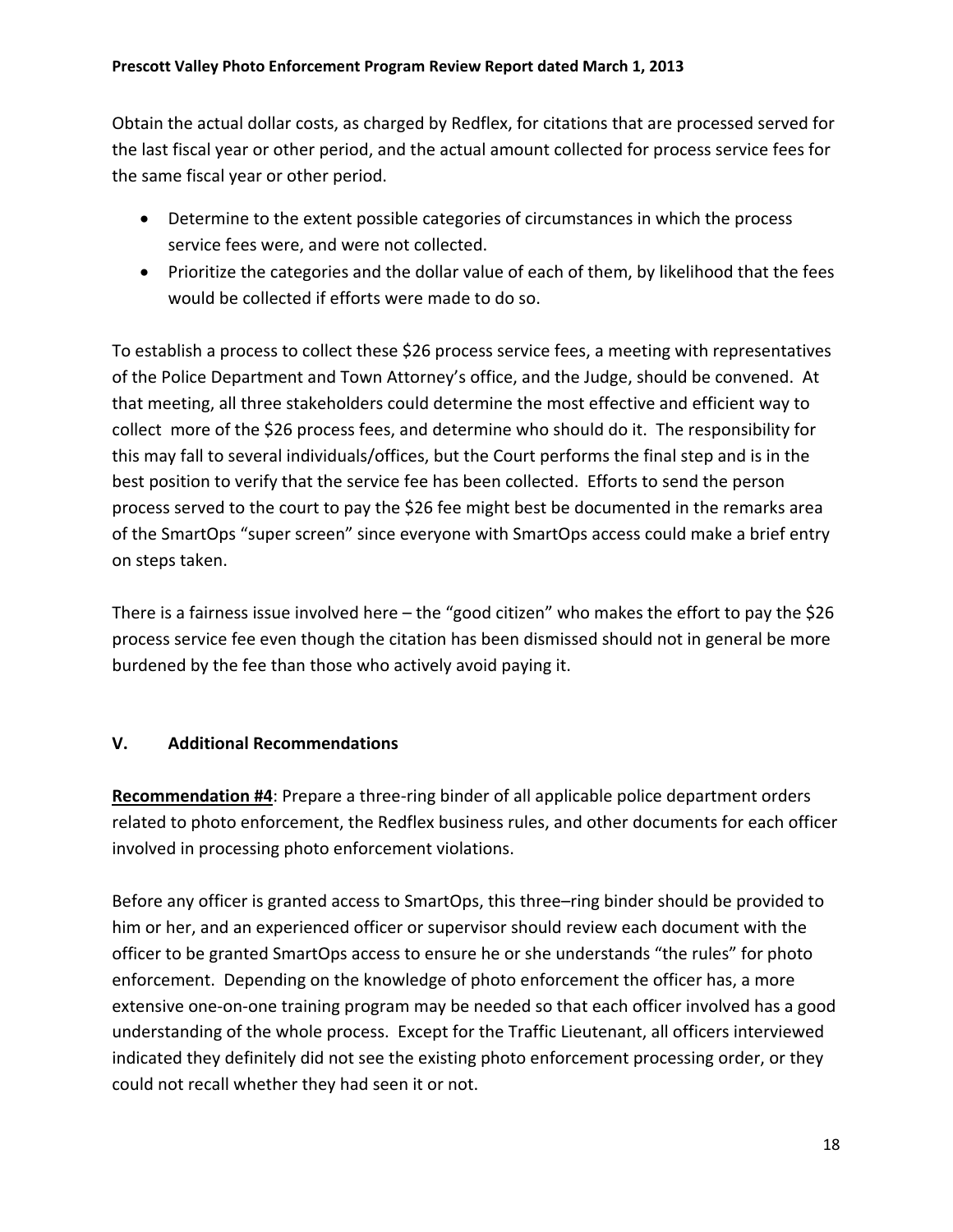**Recommendation #5:** Provide a printer to the Traffic Bureau office.

Currently, a Traffic Bureau officer must go down the hall to the report writing room each time a document is printed. This will increase efficiency and time available for other tasks.

**Recommendation #6:** Provide an additional work station to the Traffic Bureau with MVD access.

Currently, when a Traffic Bureau officer needs to obtain information from the MVD data base, or a clear copy of the drivers license photograph for comparison purposed, he or she must take the information to someone in the front police administrative office. The clerk with the MVD access terminal gives priority to Traffic Bureau officers when they make requests for something from the MVD data base, but is not always at her desk and sometimes is working on an urgent task assigned by her supervisor. The minute or two each way from the Traffic Bureau to the main administrative office, often making separate trips to drop off a document with the information of what is requested, and then to return to pick up the results, could be better used.

**Recommendation #7:** Calling on every member of the Traffic Bureau, Town Attorney's office and appropriate members of the Court staff, to work directly with Redflex, to request additional pull down menu items for various screens in order to properly code incident rejections and dismissals in SmartOps review, and at other stages of the process**.** 

This, along with entering notes on the SmartOps super screen, will help document reasons why a specific incident has been rejected or a citation entered on the Dismissal Request Report.

**Recommendation #8:** Discuss both inside the Police Department, and with others, whether traffic safety is best fostered by having signs before drivers approach the photo radar van notifying them that mobile automated photo speed enforcement is being conducted ahead.

This was once the practice in Prescott Valley, but the decision was made at some point to eliminate them and have only the state‐mandated warning signs prior to fixed red light/speed enforcement camera systems. In other Arizona municipalities, some use the temporary signs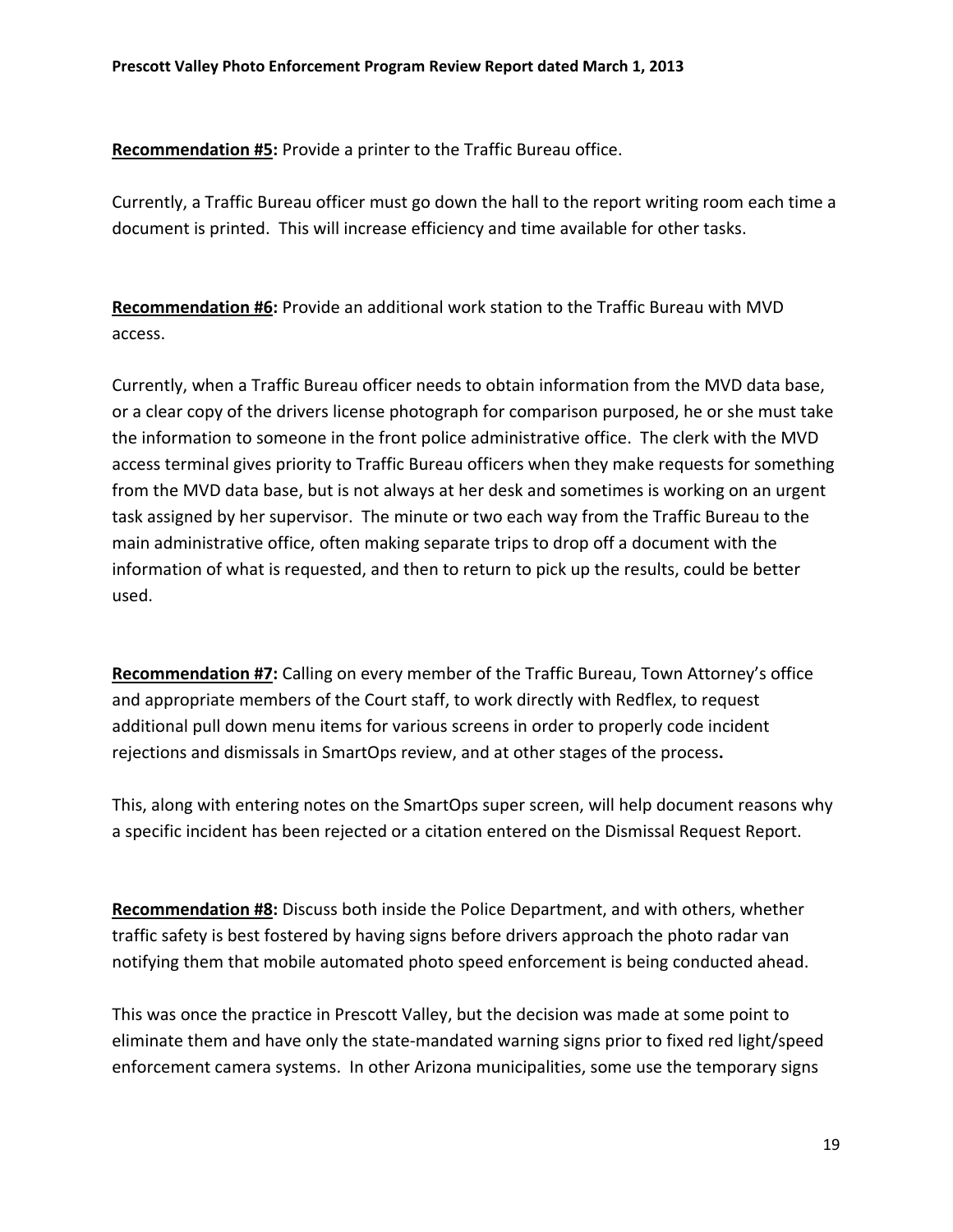and some do not; some, like Paradise Valley used the signs for the first few years, then did not use them for more than a decade, and now again uses the signs. This issue was raised by a Police Department command officer, in response to the question I asked in every interview: "What would you like to see changed in Prescott Valley's photo enforcement program?"

**Recommendation #9:** Authorize only the Judge to "generate" Dismissal Request Reports, and he do it only once each business day, to preclude generating "blank" Dismissal Request Reports and risking missing a single violation requested for dismissal on a page.

All others, in the Court, Town Attorney's office and Police Department, should use the "view" function to check Dismissal Request Reports, and from this page print copies if needed.

**Recommendation #10:** Continue to implement the current plan of assigning an additional officer to be the Primary Reviewing Officer in SmartOps, in place of the current practice of assigning a light duty officer temporarily to perform these duties.

This permanent assigned officer would be selected from among current officers with several years experience at the Prescott Valley Police Department who apply for this assignment, based on the applying officer's commitment to the photo enforcement program as means of increasing safety of the Town's streets and highways, knowledge of traffic law, ability to spend most working hours at a computer workstation, etc. This permanently assigned officer would not be spending hours on medical appointments, physical therapy, etc., that currently reduce the availability of the light duty officer assigned. It will also improve consistency and in‐depth knowledge of SmartOps and the Prescott Valley photo enforcement program.

When this officer is assigned and trained, his or her daily review of citations in SmartOps will reduce the amount of time it takes for an incident to result in a NOV or citation when appropriate, and free up additional time for the Traffic Sergeant and Lieutenant to deal with members of the public on their individual cases as well as with the community at large, which they currently do in an exemplary manner.

**Recommendation #11:** The Town Manager respond in writing to the Arizona Peace Officer Standards and Training (AZPOST) Board informing the Board of the findings of this photo enforcement program review.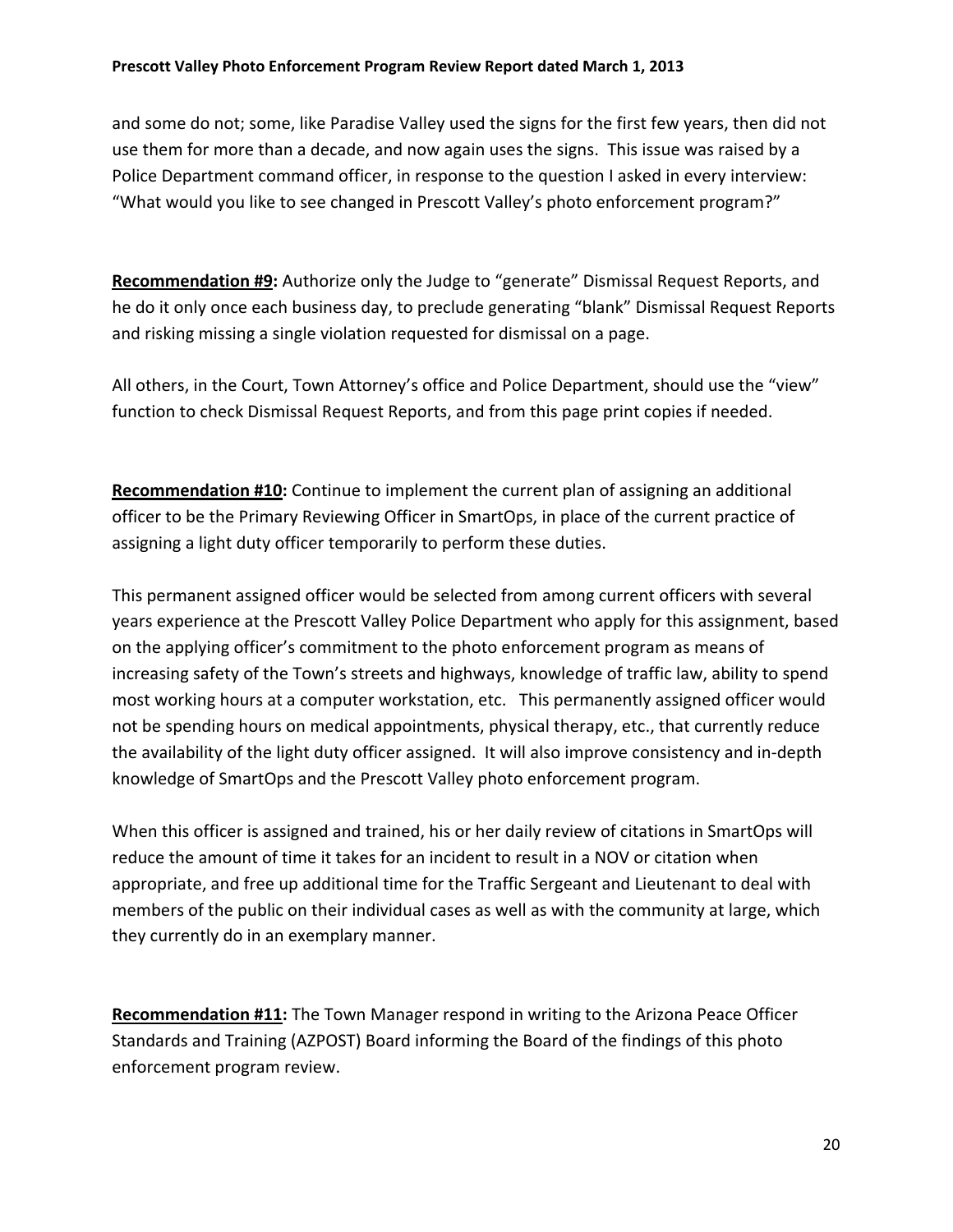#### **Prescott Valley Photo Enforcement Program Review Report dated March 1, 2013**

The letter should state that in conducting a thorough review of the situation I:

- Found no evidence of any violation of law, Arizona Peace Officer Standards and Training Board rules, or police department orders by any person.
- Found no evidence whatsoever that the Chief of Police, or the Commander, had any knowledge, direct or indirect, that photo enforcement incidents involving vehicle registered to police employees were rejected for that reason alone.
- Found that the Chief of Police had taken firm, effective action prior to the anonymous complaint, based on information received in the course of an unrelated personnel matter, to prohibit rejecting incidents involving vehicles registered to police employees so that a NOV would not be issued.

### **VI. Conclusion**

The Prescott Valley photo enforcement program is largely well run, and supported by members of the Police Department and others involved on the Town staff. Although there are recommendations in this report, most of the issues included have already been addressed or are in the process of being addressed.

There are several salient strengths to the Prescott Valley photo enforcement:

- Everyone involved in the Police Department, Town Attorney's Office and Court is committed to traffic safety, and to operating photo enforcement in a fair, effective, efficient and transparent fashion.
- Discretion vested in the officers who operate the photo enforcement system is generally properly applied, and with the formalizing of instructions and safeguards in the police department general order currently being drafted, officer discretion should be protected. Like Prescott Valley officers doing enforcement on the street, valuing officer discretion benefits everyone who comes in contact with the police in the vast majority of situations.
- Involving a police officer in reviewing citations and NOVs prior to issuance is an excellent means of dealing with the critics who maintain that Redflex, as the vendor, issues as many citations as possible in order to collect the fee for each violation. Officer review of citations and NOVs parallels traffic enforcement on the street by police officers, permits their training and experience to be applied where appropriate, and establishes that the Prescott Valley Police Department is in control of the program.

The three primary issues in the Prescott Valley Photo Enforcement Program, as identified in this report, are relatively easy to correct. There is no need for major changes in the program, nor